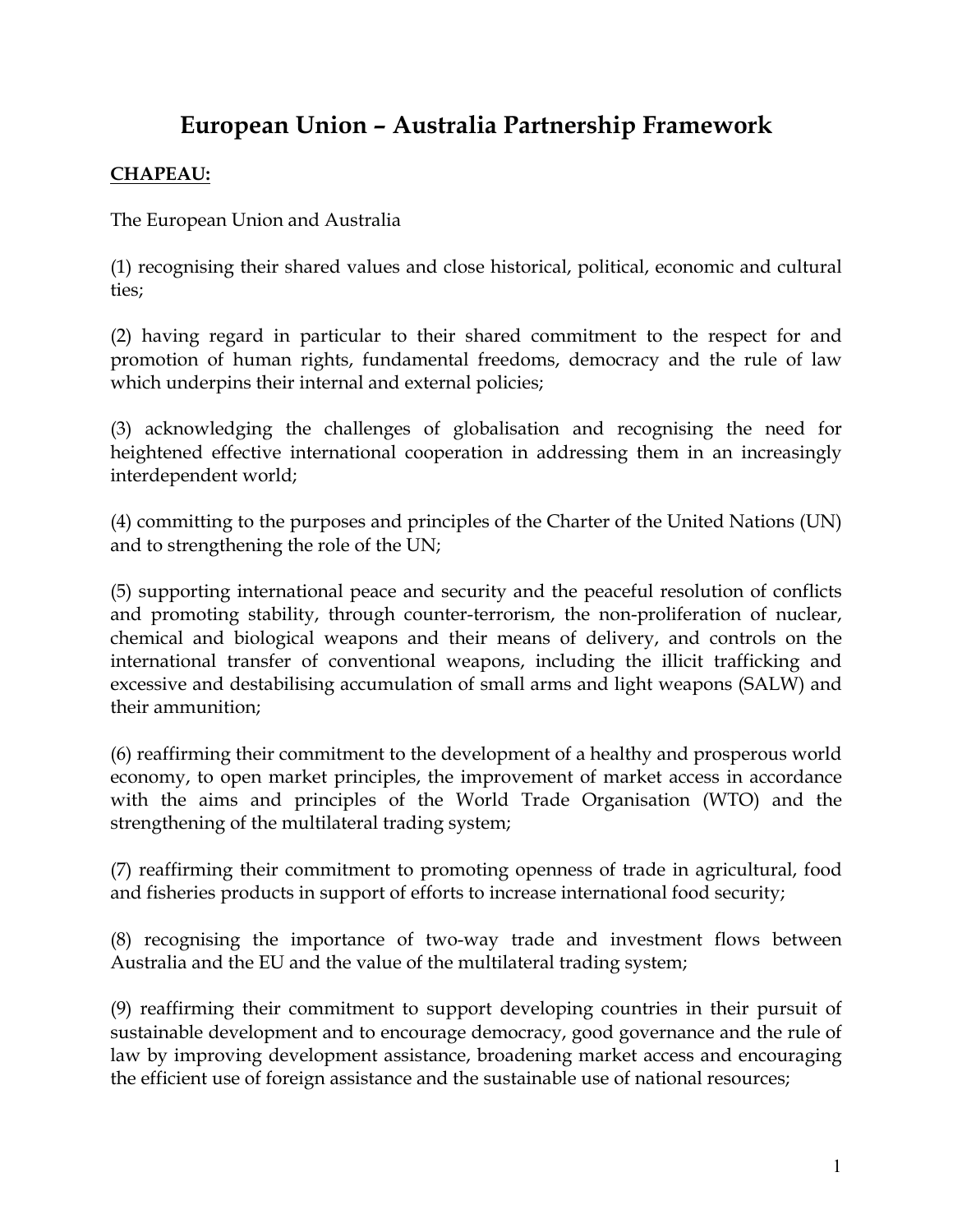(10) noting the growing strategic importance of the Asia and Pacific regions and recognising the mutual interest of both Australia and the European Union in greater engagement with these regions and contributing to strengthening institutions there;

(11) underlining the importance of prompt and effective action to tackle climate change by working together to implement the United Nations Framework Convention on Climate Change and its Kyoto Protocol, and to forge a comprehensive post 2012 global climate change outcome;

(12) recognising the impact climate change may have on international security in the longer term and the additional stress it may pose in already fragile or conflict prone areas;

(13) recognising international efforts, in the context of increasing global competition for non-renewable energy resources, towards enhancing energy security, improving the competitiveness and transparency of global energy markets as well as a shared interest between the EU and Australia in ensuring stable, competitive and sustainable supplies of energy and also recognising the relationship of energy production and consumption to the environment;

(14) recognising that international cooperation in science, technology, innovation and education is fundamental to promoting economic prosperity and welfare in globalising, knowledge-based economies, and a shared interest in exploring the potential for cooperation on research programs in Australia and the EU on issues of a global dimension;

(15) determined to foster mutual knowledge and understanding between their peoples and of their cultures;

(16) determined to improve the quality of human resources in both the EU and Australia, by facilitating the acquisition of skills required to meet the challenges of the global knowledge-based economy;

(17) noting the progress made in developing their long-lasting and mutually beneficial relationship through the adoption of the Joint Declaration on Relations between the European Union and Australia of 26 June 1997 and implementation of the 2003 Agenda for Cooperation;

(18) have decided to broaden and deepen the overall framework of the European Union-Australia Partnership through a new Framework supporting the following common goals: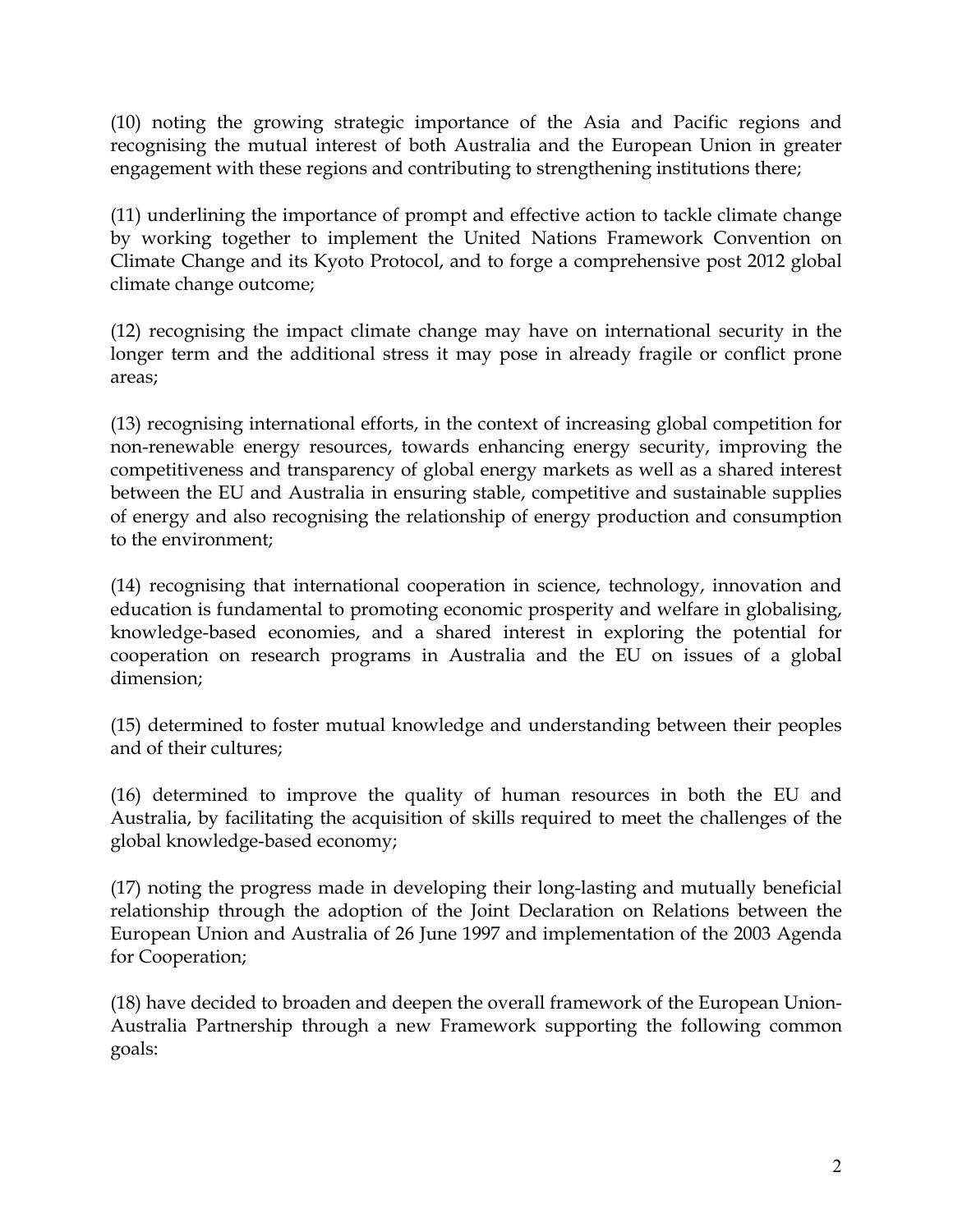- strengthening bilateral and multilateral dialogue and cooperation in support of shared foreign policy and global security interests;
- promoting and supporting the multilateral rules-based trading system, and consolidating and expanding the bilateral trade and investment relationship;
- enhancing regional and bilateral cooperation and coordination in relation to the Asia and Pacific regions;
- seeking opportunities to cooperate on climate change, environment, energy security, fisheries and forestry;
- strengthening cooperation in science, research, technology and innovation, education and culture and to facilitate the movement of people.

#### **Review mechanism**

At the request of either party, this EU-Australia Partnership Framework may be reviewed or modified by mutual consent. Any modification should be done in writing.

The implementation of the Action Plan of the Australia-EU Partnership Framework will be reviewed on a regular basis and reported to the EU-Australia Ministerial TROIKA consultations.

#### **Framework for dialogue and consultations**

The European Union and Australia welcome annual bilateral Ministerial Troika consultations. The European Union and Australia also confirm the value of the annual Senior Officials meetings, alternating flexibly between Brussels and Canberra, and of holding regular Ministerial-level consultations, alternating between Brussels and Australia. Opportunities will be sought for further dialogue through high-level visits and in the margins of international meetings. The European Union and Australia also note the regular exchanges between the European Parliament and the Australian Parliament.

Other dialogues and exchanges between Australia and the European Union include:

Experts Troika meetings on Asia (COASI Troika)

Informal Security Talks

Agricultural Trade and Marketing Experts Group (ATMEG)

European Union – Australia Animal Welfare Cooperation Forum

Trade Policy Dialogue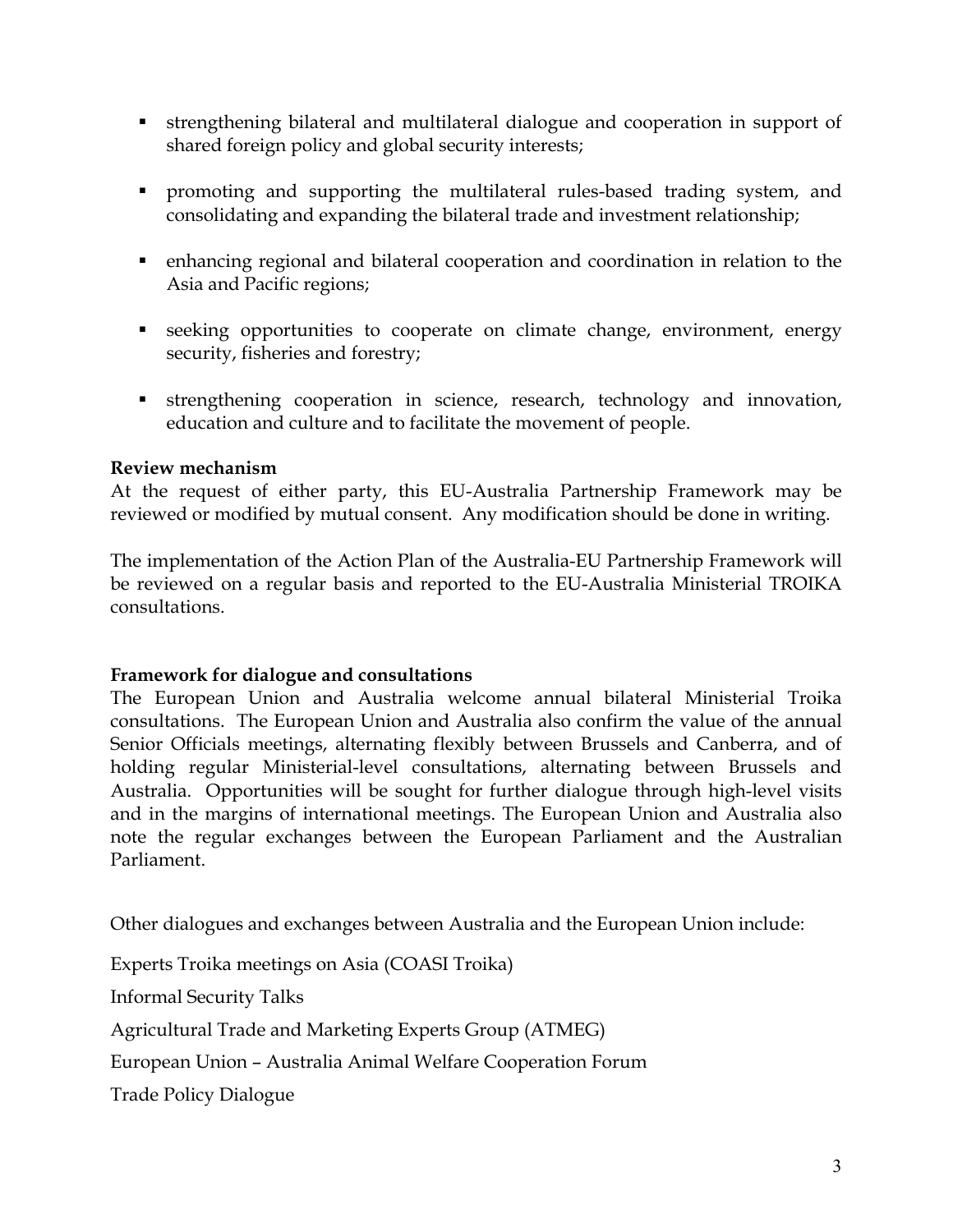Joint Science and Technology Cooperation Committee Senior Officials' Dialogue on Migration, Asylum and Diversity Issues High Level Dialogue on the Environment Dialogue on Education Training Policy Dialogue on the Pacific with EU Heads of Delegation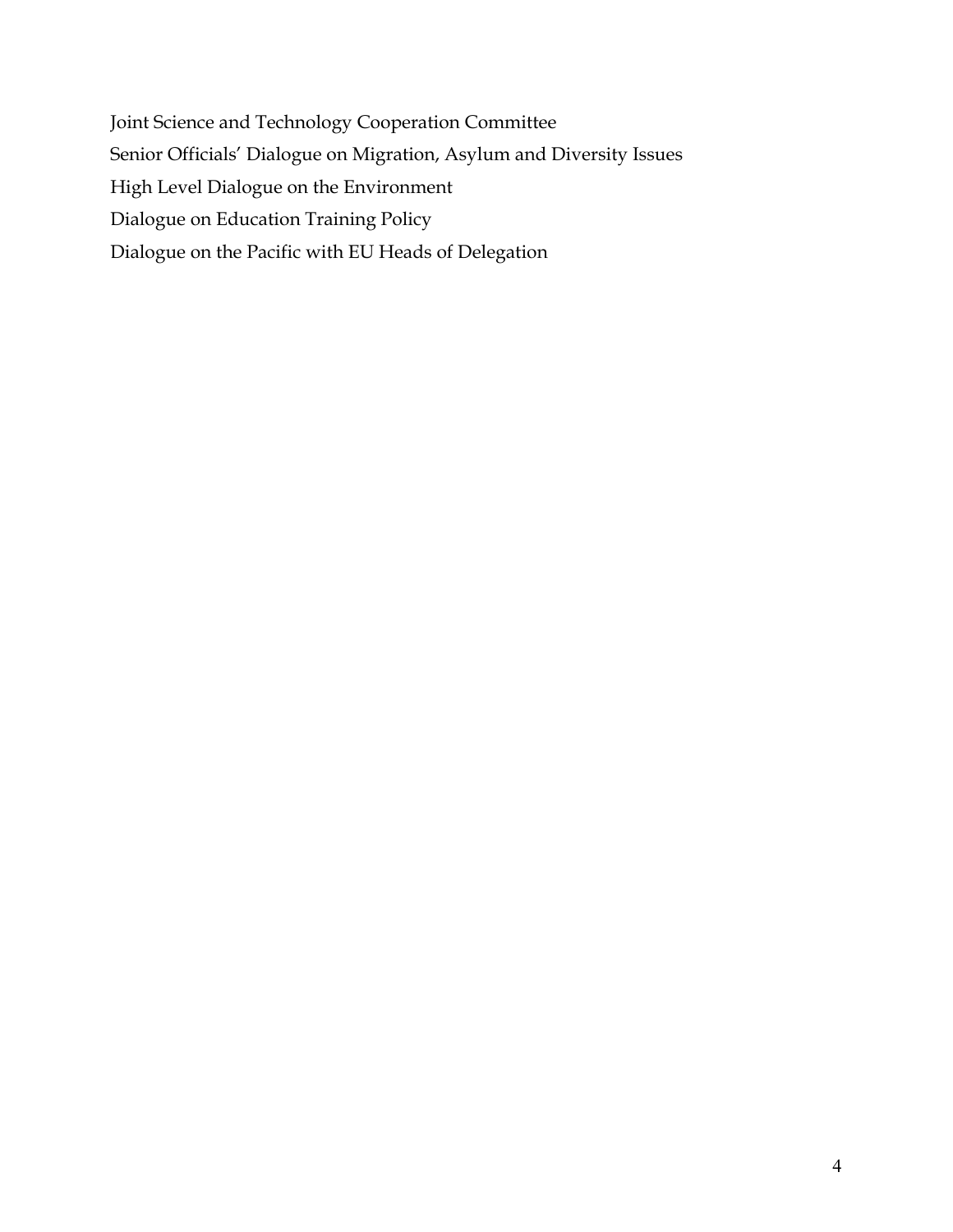#### **OBJECTIVE I: STRENGTHEN BILATERAL AND MULTILATERAL DIALOGUE AND COOPERATION IN SUPPORT OF SHARED FOREIGN POLICY AND SECURITY INTERESTS.**

#### **RATIONALE**

Australia and the EU share a common interest in promoting world-wide respect for human rights, fundamental freedoms, democracy and the rule of law. Both parties are fully committed to the effective multilateralism and the central role of the United Nations (UN). Both seek to improve the protection of populations against genocide, war crimes, ethnic cleansing and crimes against humanity. Australia and the EU strongly support the effective functioning of the International Criminal Court and the universality of the Rome Statute. Both have as high foreign and security policy priorities the promotion of international peace and stability, including through cooperation in conflict prevention, contributions to post-conflict stabilisation, and by promoting greater international cooperation in counter-terrorism and the non proliferation of nuclear, chemical, biological and conventional weapons and their means of delivery, including the illicit trafficking and excessive and destabilising accumulation of SALW and their ammunitions.

### **LONG/MEDIUM-TERM OBJECTIVES**

- . Improve international management of global challenges through the development of and cooperation in effective **international and regional institutions**.
- . Exchange views on **regional architecture** for the Asia and Pacific regions in which all the key regional players can debate the region's strategic, security, economic and political challenges and opportunities.
- . Develop a better mutual understanding of the radicalisation process and the threats posed by **extremism**.
- . Work towards a substantive outcome of the current **Non-Proliferation Treaty Review Process**.
- . Work cooperatively with **Aviation Security partners,** in both formal and informal fora, to influence international aviation security policies and security standards.
- . Work cooperatively in the fields of the **Border Management Systems**, particularly in relation to the development of electronic traveller registration and more generally in relation to immigration management.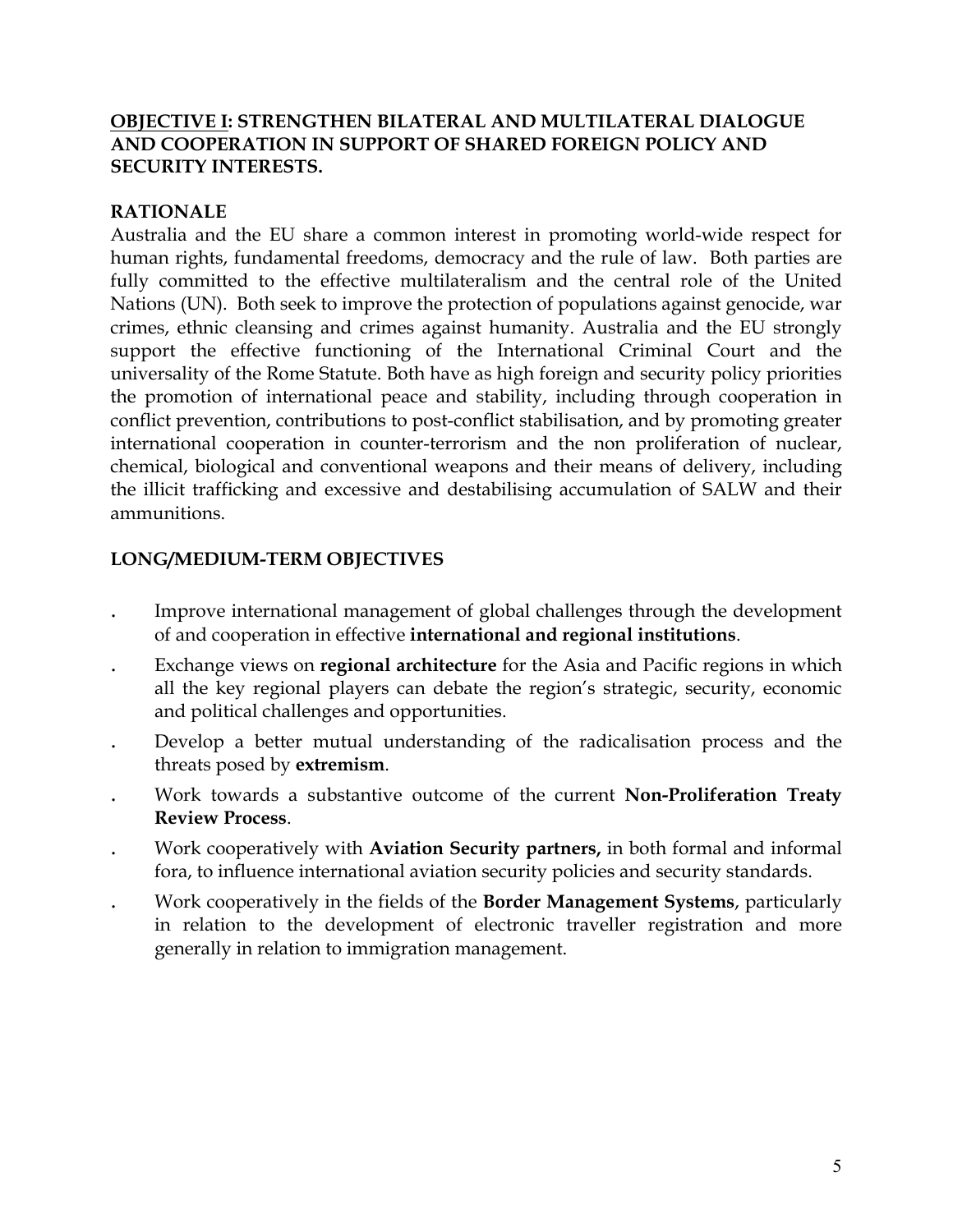- . Cooperate to reinforce the international role of the **United Nations** as a guarantor of international peace and security.
- . Support each other's **initiatives in the UN** where appropriate or pursue joint initiatives in the UN. Explore opportunities for greater collaboration on **UN General Assembly resolutions.**
- . Intensify coordination in UN forums to **strengthen the UN** and discuss priorities in order to identify issues for concrete, concerted action including to advance **reforms of the UN system** agreed upon at the World Summit 2005.
- . Provide the **International Criminal Court** with effective cooperation and assistance to help reinforce the Court's credibility and its ability to pursue the judicial function for which it was created. Promote the universal ratification of the Rome Statute.
- . Continue on-going information sharing on the relevant **foreign policy and security issues**, including all security and strategic impacts which may arise from climate change.
- . Continue to exchange information, and seek further opportunities to raise awareness and **promote human rights in third countries**.
- . Identify **shared security interests** between Australia and the EU including in the field of European Security and Defence Policy.
- . Enhance ongoing cooperation in all relevant international fora on **nonproliferation and disarmament**, including on issues related to conventional weapons and the illicit trafficking and excessive and destabilising accumulation of small arms and light weapons (SALW) and their ammunition.
- . Enhance dialogue and understanding within the international community of key issues relating to non-proliferation, including regional questions such as the **Iranian and DPRK nuclear issues**.
- . Australia, the EU and Member States to continue to support the International Security Assistance Force (ISAF) Comprehensive Strategic Political Military Plan to provide security for the people of **Afghanistan**.
- . Continue cooperation, including through the UNSG's good offices mission, to contribute to a peaceful transition towards legitimate government in **Burma/Myanmar**, including support to reduce the isolation of the population and for UN-led initiatives regarding the pre-election process.
- . Cooperate in the **ASEAN Regional Forum (ARF)** to strengthen regional preventive diplomacy capabilities and to encourage practical measures for enhancing regional security including in areas of counter-terrorism, non-proliferation and humanitarian assistance and disaster relief.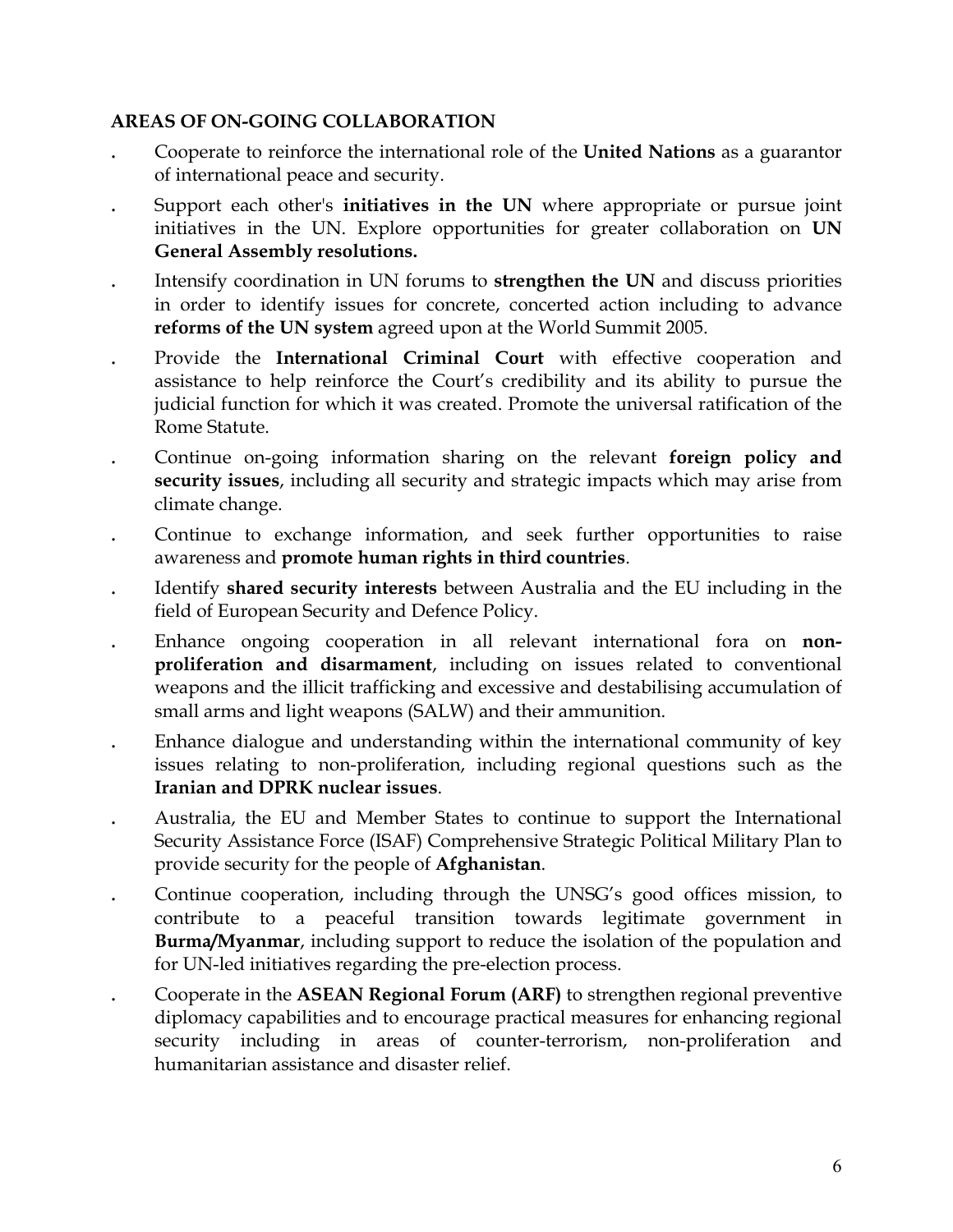. Maintain high level bilateral **consultation on the global terrorist threat**, including in regard to chemical, biological, radiological and nuclear (CBRN) threats and discuss ways to improve the quality and exchange of data on persons and entities involved in the commission of terrorist acts and/or the financing of terrorism.

. Continue support for the **Jakarta Centre for Law Enforcement Cooperation (JCLEC)** and explore other opportunities for counter-terrorism cooperation in the Asia and Pacific regions.

- . Strengthen dialogue and cooperation on measures to **enhance border security** and the security of global travel while facilitating the movement of genuine travellers, acknowledging obligations under the 1951 Refugees Convention, and to assist in the identification and/or prevention of the movement of terrorists, transnational criminals, people smugglers and people traffickers, including by means of:
	- data accessing arrangements, particularly concerning travel documents with embedded data chips;
	- − electronic registration of overseas visitors to EU member countries who are not required to have a visa and other **border screening** processes and support systems;
	- − developments in **biometrics,** including through the Inter-Governmental Consultations on Asylum, Refugee and Migration Policies Technology Working Group. Australia will also provide regular updates on the activities of the Four Country Conference Biometrics and Technology Sub-Group and explore potential opportunities for collaboration between the Sub-Group and the EU;
	- the **protection of personal data** in accordance with national legal authorities.
- . Enhancing cooperation between Australia and the EU to combat terrorism and transnational crime through implementation of the **Australia-EU PNR Agreement.**
- . Strengthen cooperation and enhance information exchange between Australian and EU **transport security agencies** on border security screening arrangements, including technical cooperation in the aviation security environment.
- . Continue cooperation and enhance information exchange between Australian law enforcement agencies and the European Police Office (Europol) under the Agreement on Operational and Strategic Cooperation between Australia and **Europol**.
- . Through the **administrative arrangement between emergency management bodies** of Australia and the European Union develop practical cooperation and information exchange on research, training, early warning systems and adaptation to climate change as well as on disaster response activities where appropriate.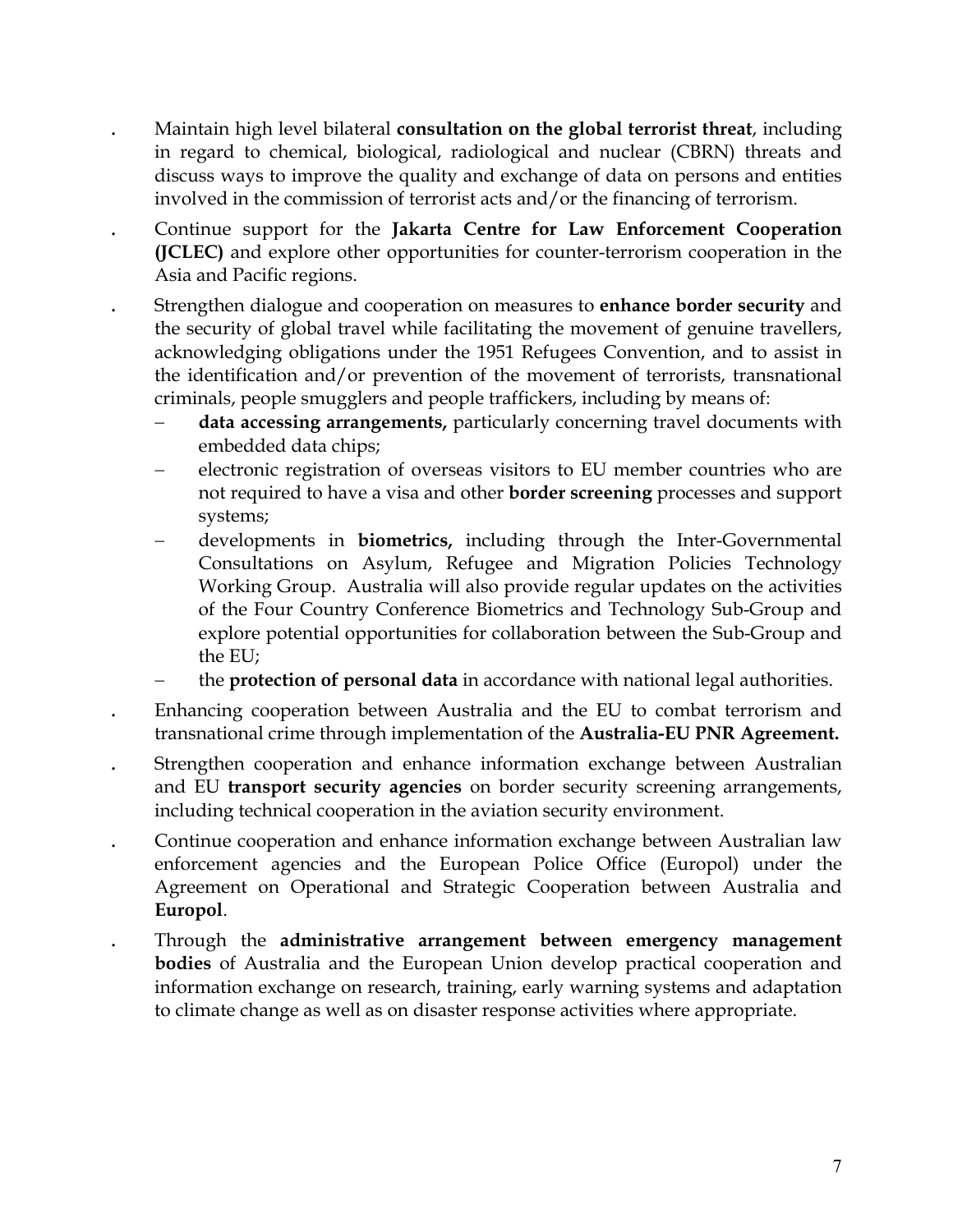**Action 1:** Support further expansion of counter-terrorist activities through capacity building projects at the **Jakarta Centre for Law Enforcement Cooperation** (JCLEC). **Desired Outcome**: Further cooperation between JCLEC and EU enforcement agencies.

**ACTION 2:** Support implementation of the **ASEAN Regional Forum (ARF) Vision Statement** adopted at the ARF16 Ministerial in July 2009. **Desired Outcome:**  Implementation of the action items of the statement, including development of a work plan for preventive diplomacy.

**ACTION 3**: Jointly encourage support among the wider United Nations community for implementation of the **Responsibility to Protect** (R2P) principle, as endorsed by the UN, including through the work of the UN Special Advisor. **Desired Outcome**: Advance implementation of the R2P principle to protect populations at risk from genocide, war crimes, ethnic cleansing and crimes against humanity.

**ACTION 4**: Explore opportunities to collaborate to **promote and protect human rights**, including in the Pacific and through the UN Office of the High Commissioner for Human Rights. **Desired Outcome**: Coordinated efforts to promote human rights internationally.

**ACTION 5:** Jointly support the UNSG's good offices mission in **Burma/Myanmar**. **Desired Outcome**: A more inclusive political process in the run-up to the 2010 elections in Burma/Myanmar.

**ACTION 6:** Establish and develop a dialogue and exchange information and research based analysis on **extremist threats to integration and social cohesion** and how to counter them. **Desired Outcome**: A better mutual understanding of the integration, diversity and radicalization processes as well as the threats posed by extremism, for example through an expanded scope for the Senior Officials' Dialogue on Migration, Asylum and Diversity Issues.

**ACTION 7:** Develop technical cooperation between Australia and the EU in **civil aviation security. Desired Outcome**: Safeguard civil aviation against acts of unlawful interference.

**ACTION 8**: Support entry into force of the **Comprehensive Test Ban Treaty** (CTBT) including through common demarches to Annex 2 states that are still to sign and/or ratify the treaty. Jointly support the 2010 **Non-Proliferation Treaty Review Conference**. **Desired Outcome**: Increase the number of countries in the Asia Pacific that are parties to the CTBT. Try to achieve results in all areas of the NPT Review including non-proliferation, disarmament and peaceful uses of nuclear energy.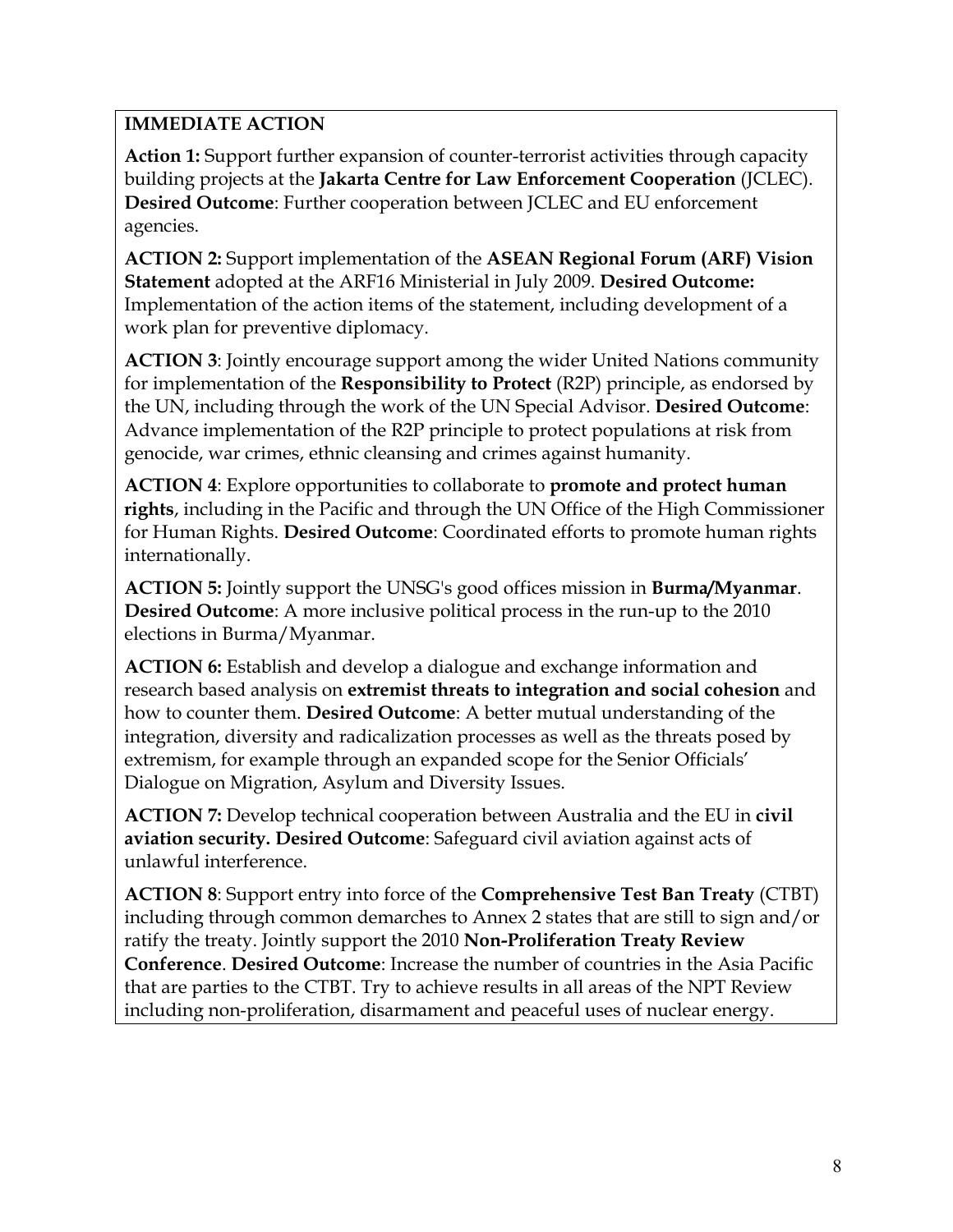**ACTION 9:** Support full implementation of **UNSCR 1540** and 1540 Committee efforts in South East Asia and the Pacific Islands states. **Desired Outcome:** Effective implementation of all the provisions of UNSCR 1540 in South East Asia and the Pacific Islands states.

**ACTION 10**: Explore possibilities for an agreement in the areas of **customs cooperation**, mutual administrative assistance and border protection matters. **Desired Outcome**: Reach consensus on whether to launch negotiation of such an agreement.

**ACTION 11:** Support continued development of an **Arms Trade Treaty** in the UN and other fora. **Desired Outcome**: A treaty with the widest possible international support and that establishes common standards for the international arms trade.

**ACTION 12:** Finalise negotiations of an **agreement on the security of classified information**. **Desired Outcome:** A treaty-level agreement signed, ensuring the secure handling and storage of classified material shared between Australia and the European Union.

**ACTION 13:** Undertake an ad hoc officials **Australia-EU Dialogue on Counter-Terrorism** (COTER Troika) during 2009. **Desired Outcome**: Increased cooperation on counter-terrorism activities, including assessments of global and regional terrorist threats, exchange of information about developments in combating terrorism, prevention of recruitment/radicalisation, and cooperation in international forums, including as appropriate to combat terrorist financing.

**ACTION 14:** Hold consultations and exchange information on subjects related to the **Conference on Disarmament**, notably the Fissile Material Cut-off Treaty (FMCT). **Desired Outcome**: Better mutual understanding of our positions and of the challenges posed by these subjects (FMCT, space, disarmament, etc).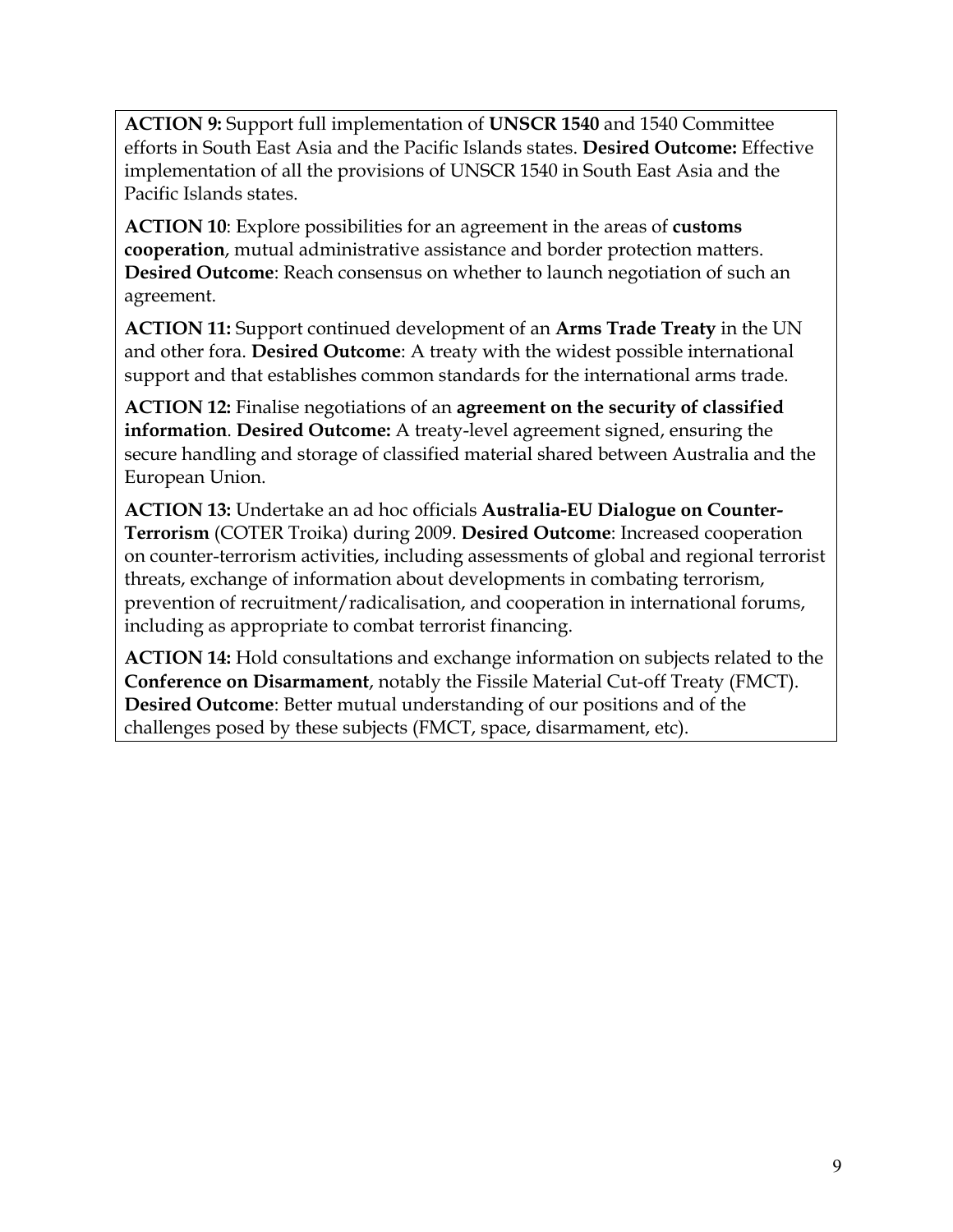#### **OBJECTIVE II: TO PROMOTE AND SUPPORT THE MULTILATERAL RULES-BASED TRADING SYSTEM, AND CONSOLIDATE AND EXPAND THE BILATERAL TRADE AND INVESTMENT RELATIONSHIP.**

### **RATIONALE**

Trade and investments between the European Union and Australia are important elements of the Australia-EU relationship. We share the same basic values in terms of trade liberalisation and the positive effects it provides for the world trading system and for the world economy including developing countries. We consider that our trade interests are best pursued through a rules-based multilateral trading system - the World Trade Organization. We are also conscious that the multilateral trading system can be complemented on a bilateral basis by 'WTO plus' Free Trade Agreements.

- . **Build on our shared interests** to continue and deepen our close cooperation on the multilateral trading system
	- − work towards an ambitious, balanced and comprehensive outcome of the **WTO Doha Round** as soon as possible, including through regular advocacy with other key WTO Members;
	- − regular **dialogue on other trade policy issues** of mutual interest/concern that may be treated within a multilateral framework.
- . Create an **optimum environment for trade and investment between Australia and the European Union** including through the Trade Policy Dialogue and the Agricultural Trade and Marketing Experts' Group (ATMEG)
	- − continue to exchange information on policy approaches to **free trade agreements** (FTAs) and on our respective FTA agendas.
- . **Explore mechanisms for enhancing the bilateral trade and investment relationship** including the need for bilateral agreements, understandings and/or crisis management tools in all fields, including agriculture and SPS.
- . Ensure the best possible **business relations** via involvement of the business communities.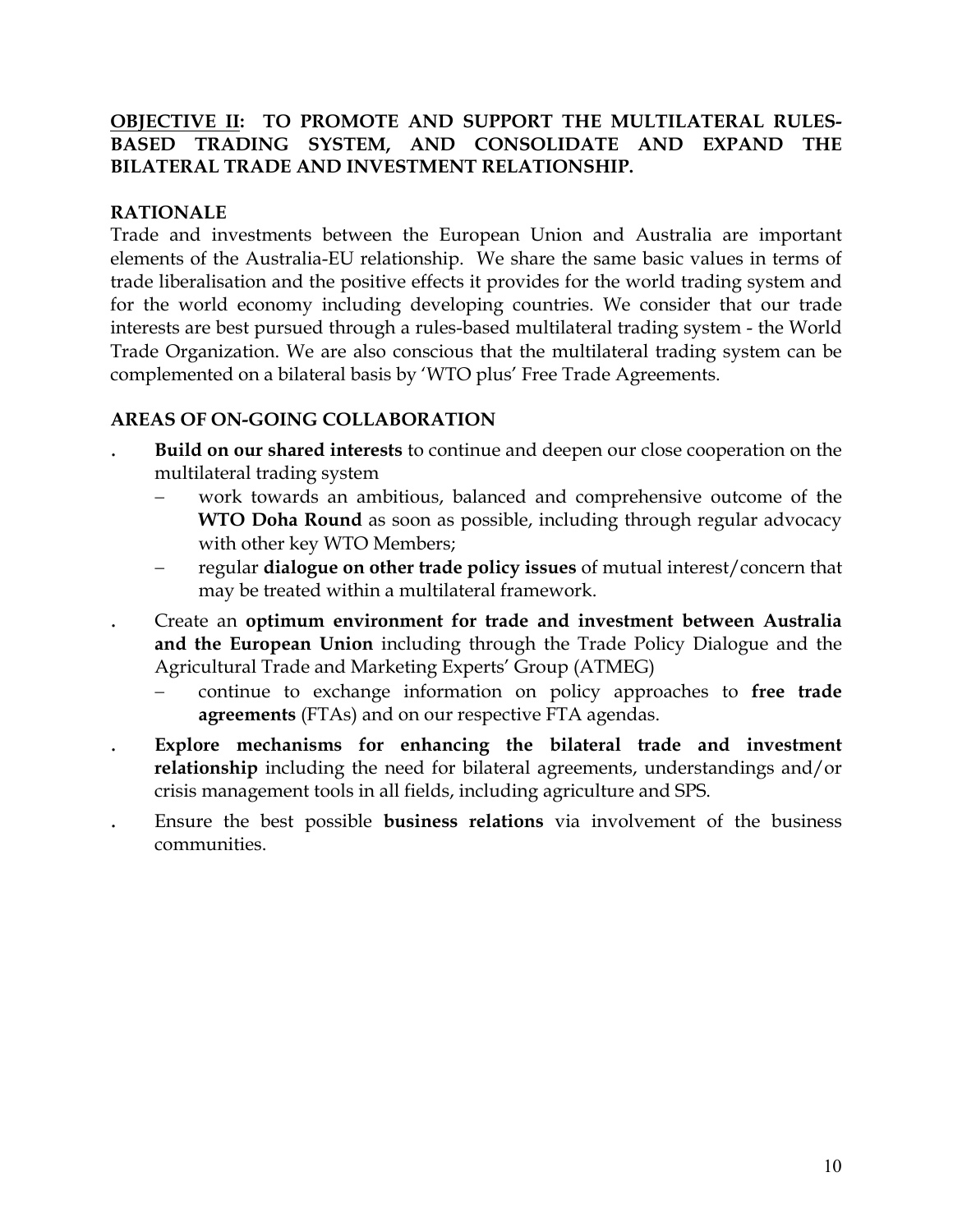**ACTION 1:** Coordinate responses to the **Global Economic Crisis** including through the G20 process. **Desired Outcome**: Cooperation on implementation of G20 Leaders' commitments.

**ACTION 2**: Continue discussions on the nature and scope of a possible agreement or arrangement on **sanitary, phytosanitary (SPS) and food certification** issues. **Desired Outcome:** A mechanism that simplifies the resolution of SPS and/or food safety issues between Australia and the EU.

**ACTION 3**: Finalise negotiations on a **Comprehensive Air Transport Agreement**  between the EU and Australia in 2009, with a view to its entry into force as soon as possible. **Desired Outcome:** To strengthen EU-Australia aviation relations, including by enhancing market access and investment opportunities and to ensure wider regulatory cooperation in aviation safety and security. A comprehensive air transport agreement might provide a practical framework for cooperation on aviation environment issues, including with regard to aviation emissions.

**ACTION 4**: Following the participation of the Australian Minister for Trade and the European Commissioner for Trade in **the Trade Policy Dialogue** held in Brussels on 23 June 2009, pursue regular meetings between the Australian Minister for Trade and the European Commissioner for Trade, whenever possible in conjunction with the officials level Dialogue. **Desired Outcome**: High-level political commitment to developing the bilateral trade and investment relationship.

**ACTION 5**: Using existing dialogue mechanisms, increase the focus on regulatory issues with potential impact on trade and investment, with a view to **exchanging early information on new and proposed regulations**. **Desired Outcome**: Reduced risk of adverse impact of new regulations on bilateral trade and investment and of potential disputes, and increased capacity for dialogue on proposed new regulations.

**ACTION 6**: Broaden discussions on trade matters to include cooperation in **shaping the international trade policy agenda**, including on trade and climate change and responses to the global economic crisis, and intensify the focus on bilateral services and investment issues. **Desired Outcome**: A stronger and broader trade and investment Australia-EU partnership, notably in renewable energy and clean technology.

**ACTION 7**: Facilitation of enhanced **government-business linkages** between Australia and the EU through two-way visits and activities involving business. **Desired Outcome**: Stronger Australia-EU business-to-business and government-to-business linkages.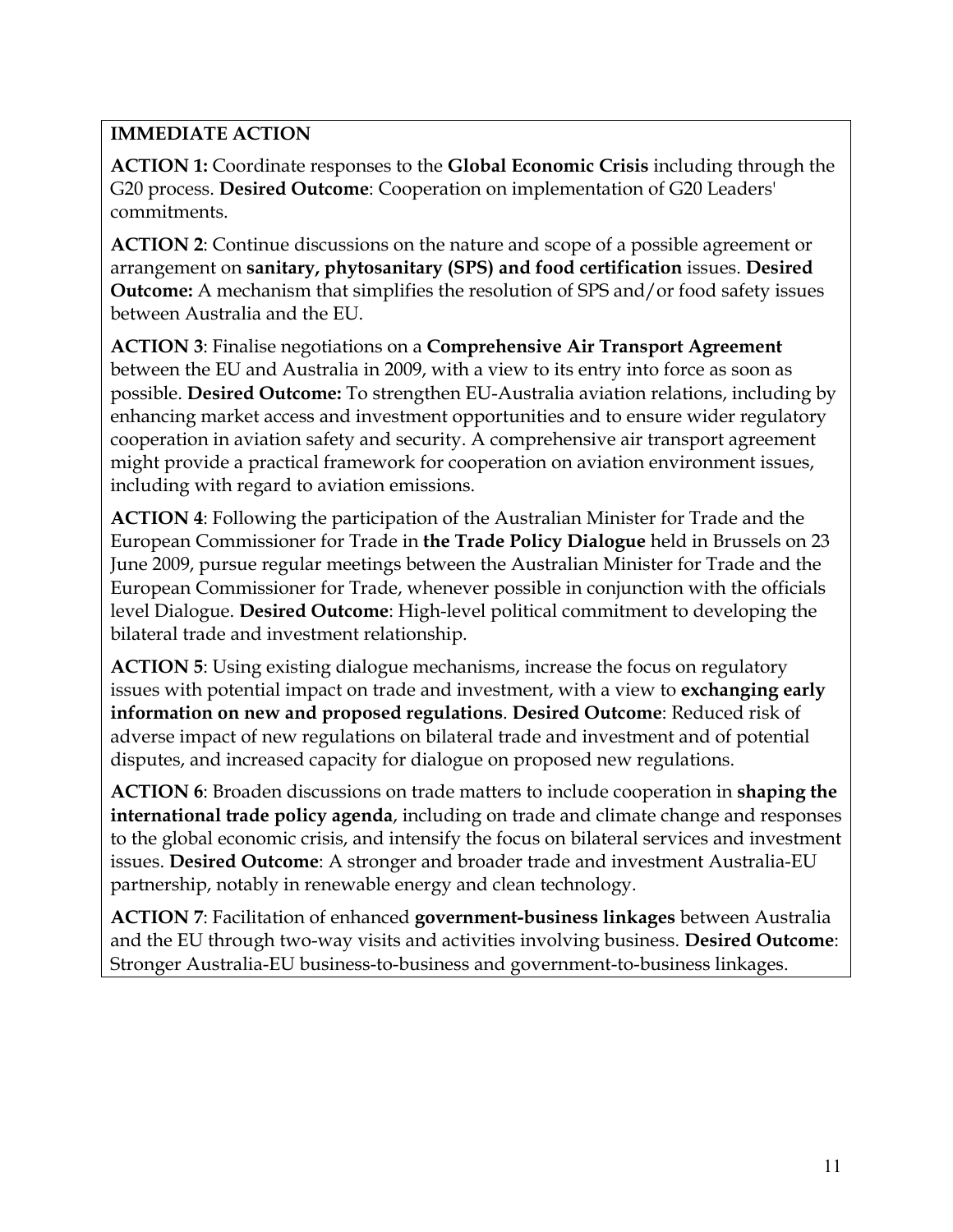#### **OBJECTIVE III: ENHANCE BILATERAL AND REGIONAL COOPERATION AND COORDINATION BETWEEN AUSTRALIA AND THE EU IN RELATION TO THE ASIA AND PACIFIC REGIONS**

#### **RATIONALE**

Australia and the EU agree to foster regional integration and support sustainable development in the Asia and Pacific regions through closer coordination and consultation. In so doing, Australia and the EU agree to work with partners to improve governance, meet the challenges of climate change and sustainable management of resources, increase investment in economic infrastructure, achieve better outcomes in health and education, support Public Sector Reform and Security Sector Reform, and advance development outcomes with a particular emphasis on meeting Millennium Development Goals. Both Australia and the EU seek to advance the objectives of the *Port Moresby Declaration* and the *EU Strategy for the Pacific* and the *EU South-East Asia Strategy* and the *Guidelines on the EU's Foreign and Security Policy in East Asia* through effective and close cooperation together and with regional partners. Both Australia and the EU will continue to promote inter-faith and inter-civilisation dialogue.

### **LONG/MEDIUM TERM OBJECTIVES**

- **Promote regional security and stability**, inter alia via support to good governance and nation-building in the region.
- . Support **sustainable development of the** Asia and Pacific **regions** and reducing their vulnerability to natural disasters, fossil fuel dependence and climate change.
- . **Enhance aid effectiveness** through development of common aid implementation modalities and division of labour as agreed in the Paris Declaration on Aid Effectiveness and the Accra Agenda for Action.
- . Work cooperatively, with members of the **Six Party Talks** process, towards the denuclearisation of the Korean Peninsula.
- . Coordinate with respect to approaches to the provision of humanitarian and development assistance to the **DPRK** (North Korea).
- . Support **China's** emergence as a successful and responsible member of the international community.
- . Exchange information on **human rights issues** in Asia and in the Pacific**.**
- . Enhance measures to encourage **responsible aid practices** in the Asia Pacific in line with OECD DAC protocols, including among emerging donors.
- . Welcome **improved cross-Strait relations** and urge the peaceful resolution of this issue through negotiation and cooperation.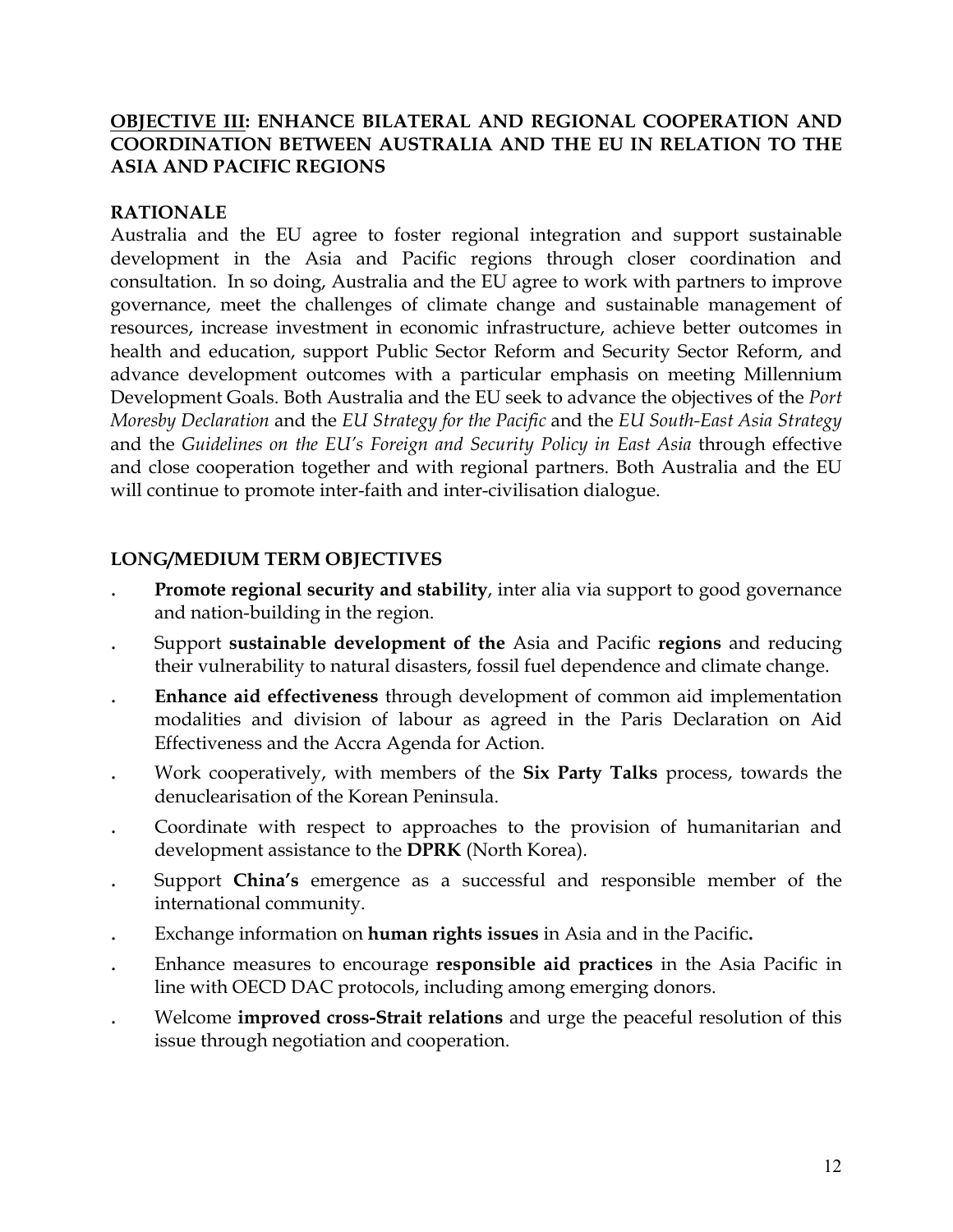- . Strengthen **regional institutional architecture including by:** 
	- supporting regional institutions by assisting them in establishing effective decision-making processes that are compatible with good governance;
	- − carrying out dialogue on widening and deepening **regional integration**.
- . Regular and comprehensive dialogue on **developments in the Asia and Pacific regions**, including through the COASI Dialogue and in multilateral fora such as the ASEAN Regional Forum PMC, the Pacific Island Forum post forum dialogue(PIF) and the South Asian Association for Regional Cooperation (SAARC).
- . Enhance bilateral coordination in **promoting good governance and development and combating corruption** in the Asia and Pacific regions by:
	- − coordinating approaches to advocate for, and support, the long term stabilisation and reconciliation process in **Fiji**;
	- further developing long-term Australia-EU collaboration in development and governance in **East Timor/Timor Leste**, including rural development, health and the World Bank-led public finance management capacity building project and through improving the competence and capacity of central and provincial administration and non-state actors;
	- promoting harmonisation, including with multilaterals, in the rural development and provincial governance sectors in **Solomon Islands**  including through harmonising efforts aimed at improving the competence and capacity of central and provincial administration and non-state actors;
	- in Lao PDR, engaging, along with other donors, to support the Public Financial Management Strengthening Program and deepen cooperation in education, trade, investment reform activities and public financial management;
	- − supporting the implementation of **Papua New Guinea's** national development plans, including its medium and long-term development strategies**.**
- . Cooperate to promote compatibility between **cross border processes and transit systems** in the South East Asian region, including on through the Asian Development Bank-led implementation of the Cross Border Transport Agreement and associated transit system in the Greater Mekong Subregion and the ASEANled implementation of a South East Asian transit system.
- . Support for a harmonised approach to **education**
	- in **Lao PDR** by developing the Education Sector Development Framework as part of the multi-donor Technical Advisory team;
	- − in **Indonesia** through continuing and building the current productive collaboration.
- . Explore opportunities for further collaboration on **trade-related assistance**, including in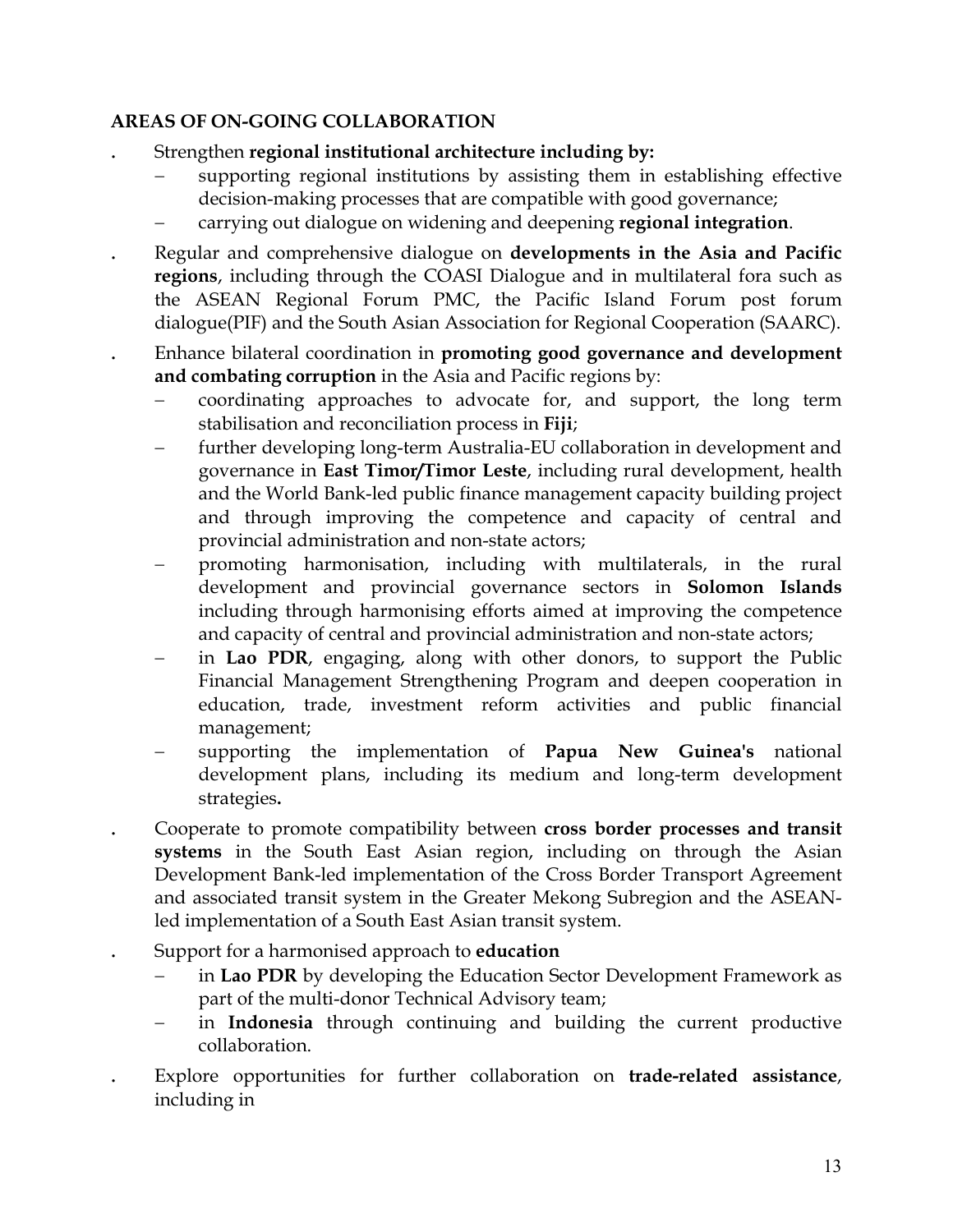- − **Vietnam**, through the Beyond WTO program
- Lao PDR, by working closely, in conjunction with the World Bank, to progress implementation of activities under the Trade Development Facility.
- . Contribute to improving the humanitarian situation for the people of **Burma/ Myanmar**, by working together in areas such as health and basic education and preparations for the multi-donor livelihoods fund.
- . Support for a comprehensive **disaster risk reduction** strategy and joint implementation plan for the Pacific Region.
- . Promote sustainable management and use of **forestry and fisheries resources**, including in:
	- Papua New Guinea, in the spirit of the PNG Commitment on Aid Effectiveness and supporting/utilising the Papua New Guinea Development Partners forum on climate change, by ensuring EU-Australia coordination and support for national efforts in sustainable forest management;
	- **Solomon Islands**, by enhancing coordination on activities in the forestry sector, including by providing assistance to land reform and EU–Australia coordination and support for national efforts in sustainable forest management;
	- **Indonesia**, by continuing EU-Australia coordination and support for national efforts in sustainable forest management and development of certification;
	- ensuring EU-Australia cooperation and support to strengthen the East Asia and Pacific **Forest Law Enforcement** and Governance process;
	- − ensuring EU-Australia collaboration on measures to **limit fishing capacity** in the western and central Pacific Ocean to levels that provide for the long-term sustainable use of tuna resources, thereby resulting in opportunities for economic development and greater food security for Pacific Island Countries.
- . Collaboration on energy programs that assist in the development of **sustainable and resilient energy sectors**, particularly energy efficiency, energy sector governance and renewable energy sources; support the participation of oil, gas and mining producer countries in the **Extractive Industries Transparency Initiative**.
- . Work closely with the donor community, including through the Pacific Private Sector Development Donor Group (European Investment Bank, the Asian Development Bank, the World Bank/IFC and New Zealand), to coordinate **private sector development** and **trade liberalisation and facilitation** in the Pacific, particularly the development of a shared and strategic approach to the provision of regional facilities.
- . Examine options for further cooperation on regional **interfaith dialogue** activities.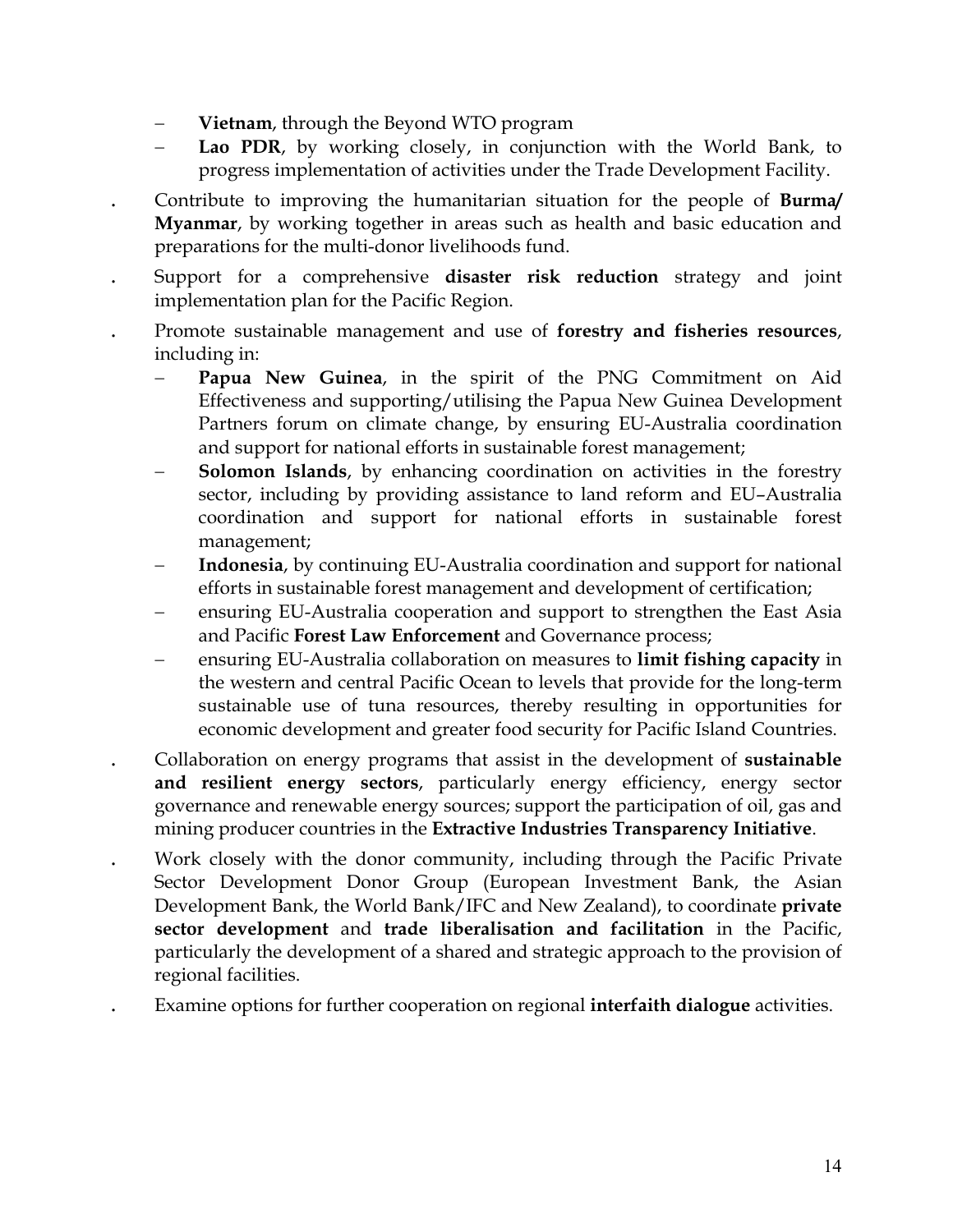**ACTION 1:** Engage in a concerted manner with all relevant stakeholders to encourage and support respect for human rights, and an early return to democracy and the rule of law in **Fiji**. Provide support for the organisation and holding of democratic elections. Following elections, explore opportunities for coordinated or joint support for Fiji including reform, capacity building and future budget support measures.

Further enhance the dialogue regarding Fiji, with particular attention to political, economic and social challenges. Support the leading role of the Pacific Islands Forum in its actions aimed at restoring democracy and the rule of law on Fiji, taking into account Fiji's status as an ACP country and the EU's particular relationship with Fiji under the revised Cotonou Agreement. **Desired Outcome:** An early return to democracy and the rule of law in Fiji.

**ACTION 2:** Australia and the EU commit to implement the **Cairns Compact on Strengthening Development Coordination in the Pacific** and make aid to the region more effective by reducing aid fragmentation and the administrative burden of aid while increasing the use of country partner systems, pooled funding arrangements and delegated aid. This may include joint action on regional infrastructure through the Pacific Region Infrastructure Facility (PRIF). **Desired Outcome**: Participation in the key development partners group supporting implementation of the Cairns Compact on Strengthening Development Coordination in the Pacific; and involvement in other initiatives, including the EC joining the Australia-New Zealand-Asian Development Bank-World Bank partnership in PRIF.

**ACTION 3**: Develop a joint roadmap in 2010 for expanding financing through Partnerships to the Pacific including through training in **public financial management**, and closer practical collaboration, including common diagnostic approaches and harmonised public financial management capacity development. **Desired Outcome:** Improved coordination of Australian and EU assistance in the Pacific, as well as increased use of partner government systems at national, subnational and sector levels in accordance with commitments to indicators 2 (Reliable country systems) and 5 (Alignment/using country systems) of the 2005 Paris Declaration on Aid Effectiveness.

**ACTION 4**: In 2010, finalise administrative arrangements to facilitate **delegated cooperation in aid delivery** whereby Australia could implement some aid projects on behalf of the EU and the EU could implement some aid projects on behalf of Australia. **Desired Outcome**: More efficient and effective aid delivery in geographic areas where either party has a comparative advantage in resources or expertise.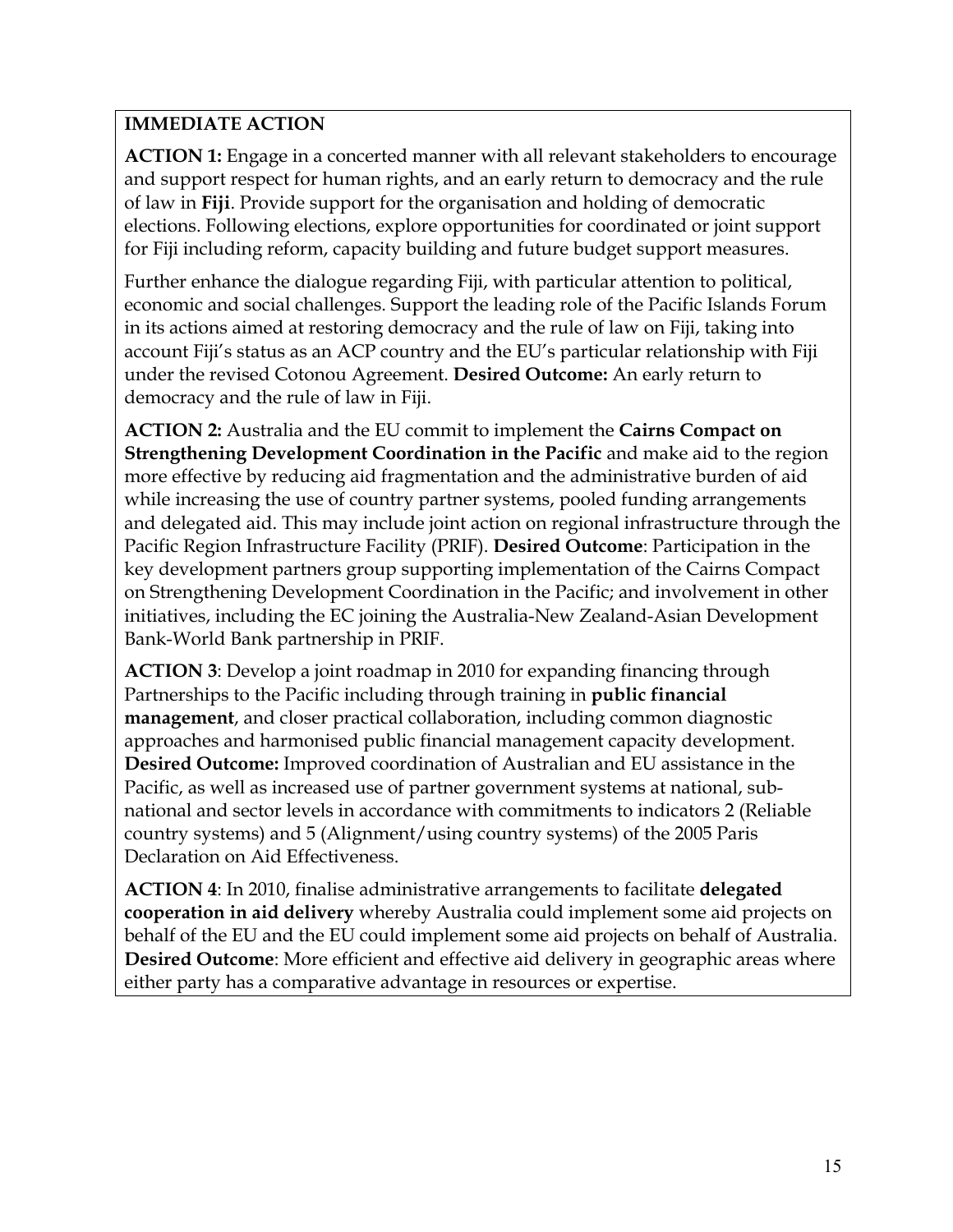**ACTION 5:** Support a regional implementation program developed in 2009 for the control of **small arms and light weapons** in South East Asia and the Pacific Islands states, including in relation to stockpile security and responsible arms transfers.

**Desired Outcome:** Maximise outcomes from assistance programs and export licensing measures relating to small arms and light weapons.

**ACTION 6**: Explore opportunities for **collaboration between the Australian Centre for International Agricultural Research (ACIAR) and the EU's Africa, Caribbean and Pacific Agricultural Commodities Program,** including through the Pacific Agribusiness Research and Development Initiative (PARDI), an ACIAR-funded research and capacity building program to promote high-value agriculture, fisheries and forestry production, which commences in December 2009. **Desired Outcome:** Identify opportunities for and overcome constraints on the private sector-led development of agricultural production in Pacific Island states.

**ACTION 7:** Building on the successful first **Youth Interfaith Forum** held in Perth on 4- 6 December 2007 explore possibilities for follow-up action. **Desired Outcome**: promote trust and understanding between different religious groups; overcome preconceived notions about the ability of religious minorities to express their beliefs in western societies; develop personal exchanges and multi-faith events.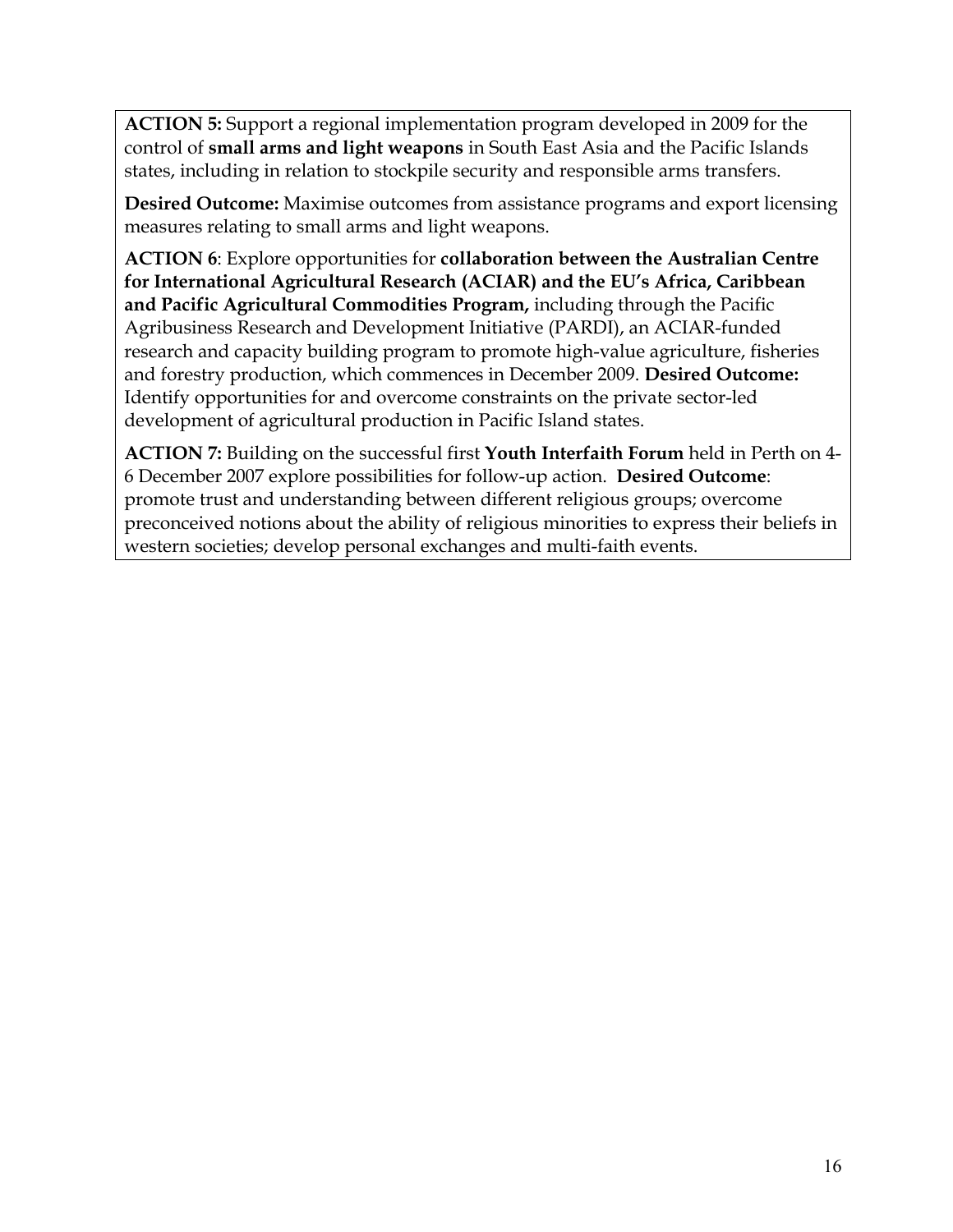### **OBJECTIVE IV: SEEK OPPORTUNITIES TO COOPERATE ON CLIMATE CHANGE, ENVIRONMENT, ENERGY SECURITY, FISHERIES AND FORESTRY**

#### **RATIONALE**

One of the greatest challenges we face is climate change and the threat it poses to the environment. The EU and Australia are committed to developing ambitious measures, both domestically and through international engagement in particular via the United Nations Framework Convention on Climate Change (UNFCCC), that promote the mitigation of and adaptation to the global challenges of climate change. We recognise that energy efficiency and the increased uptake of technological advances such as renewable energy sources and low emission technologies are part of the solution to the growth in global energy demand and to mitigating the effects of climate change. Building on the outcome of recent discussions, Australia and the EU recognise the importance of multilateral dialogue on energy security and climate change including in the G8 and major economies meeting processes. We have as common objectives the protection and preservation of the environment and the sustainability of the world's fisheries and forest resources.

#### **LONG/MEDIUM TERM OBJECTIVES**

- . Consolidate and **strengthen bilateral and international cooperation** in key environmental areas including climate change, biodiversity, biosafety and sustainable management of natural resources.
- . Develop **joint projects on environment, climate change and energy** through the European Commission's 7th Framework Program.
- . Develop cooperation on policies and mechanisms to address energy and **energy security issues** including energy efficiency, development and uptake of clean, diverse and sustainable energy technologies and improving the function of global energy markets.
- . Develop a structured dialogue on integrated **maritime policy questions**, including those related to surveillance, data collection and maritime security and safety.

- . Regular high level **dialogue on the environment**.
- . Cooperation in **multilateral climate change, environment, energy security, maritime, forestry and fisheries fora**.
- . Build on our cooperation on **climate change** policies and measures including on the development of safe and sustainable low emissions technologies and carbon capture and storage.
- . Promote the establishment, better coordination and funding of **adaptation planning for and responses to climate change** for most vulnerable countries, including in the Pacific region.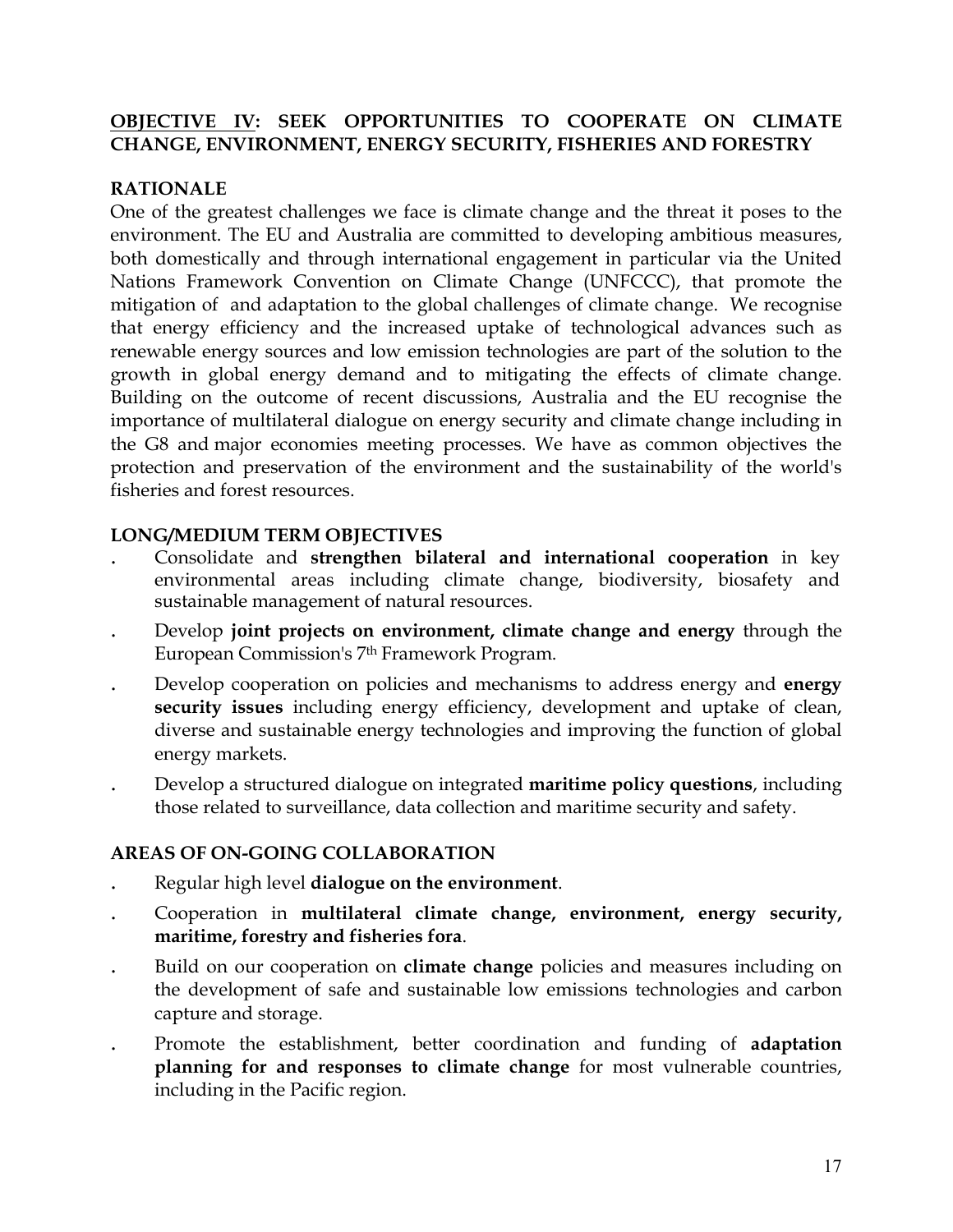#### . **Information exchanges** on:

- environmental, social, economic, security and strategic impacts resulting from **climate change**, including energy issues and countermeasures;
- **energy efficiency** improvements including development of goals, actions and indicators;
- − reform and **liberalisation of energy markets**; and
- nuclear security and safety;
- − enhanced cooperation on **emissions trading schemes** in sectors including energy, industrial processes, and transport, including aviation, and also opportunities for international linkages.
- . Continue **informal discussions on forests and climate** and explore possibilities for donor coordination and consultation on programs, building on existing programs in Indonesia, Papua New Guinea and other Pacific Island Countries and coordination on the implementation of relevant sections of the Bali Roadmap.
- . Promotion of **global energy trade and investment** and improving the function of global energy markets.
- . Continued **dialogue on innovation, research and technology development** and the uptake of cleaner, sustainable and new sources of energy.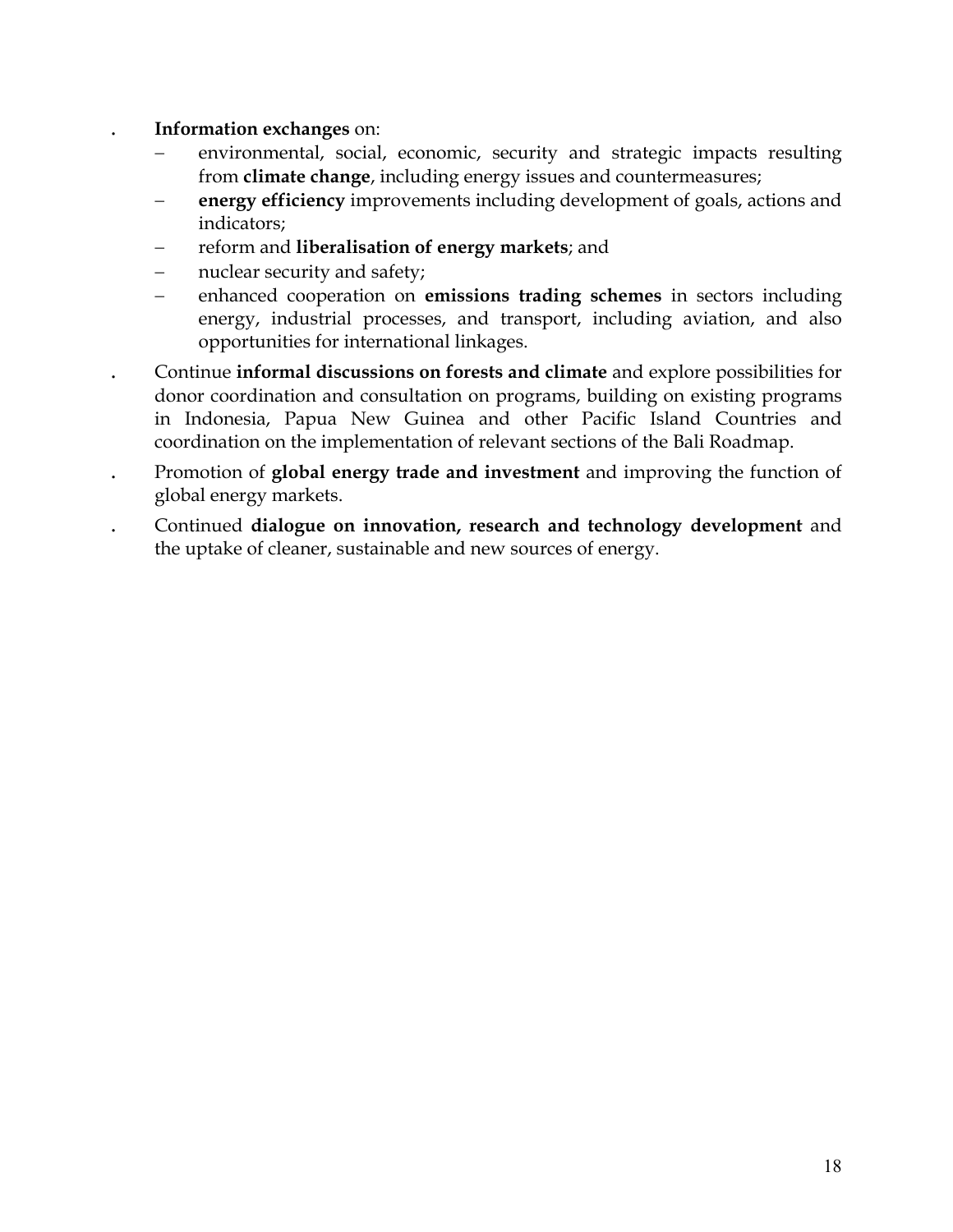**ACTION 1**: Promote practical cooperation on **environmental, climate change and energy issues** including through dialogue and cooperation and consultation in multilateral fora. **Desired Outcome:** Areas of cooperative activity may include but are not limited to:

- . **biodiversity** conservation;
- . United Nations General Assembly work on **marine biodiversity** beyond national jurisdiction including efforts to establish marine protected areas on the high seas;
- . **biosafety**;
- . **endangered** species;
- . co-operation on **whale conservation** and the future of the IWC, including working towards an end to lethal 'scientific' whaling and strengthening cooperation on non-lethal whales research;
- . sustainable forest management and co-operation to **combat deforestation** and illegal logging;
- . international **environmental governance**;

Enhance cooperation on the development of a comprehensive, global post-2012 climate change agreement in line with the objective to limit global temperature increase to not more than 2 degrees and provide incentives for developing countries to increase action.

Continue co-operation on development and implementation of **domestic policies and measures to tackle climate change**, including market based instruments, in particular **emissions trading schemes**, including through the ICAP forum.

Identify practical cooperation in:

- . **Energy efficiency** and safe and sustainable low emission technologies; improving the operation of **energy markets** and promoting **energy trade** and investment;
- . **Renewable energy sources**, including the sustainable production of biofuels; development, demonstration and deployment of safe and sustainable **low emission technologies** in Australia, the EU and third countries, including e.g. carbon capture, storage and use and other clean coal technologies;
- . **Nuclear security and safety**.

**ACTION 2:** Support positions of the **Major Economies Forum** (MEF) of July 2009 on energy and climate. **Desired Outcome**: Respond vigorously to the challenge of climate change by undertaking transparent nationally appropriate mitigation actions; assist the poorest and most vulnerable to adapt; and mobilise additional resources to support developing countries.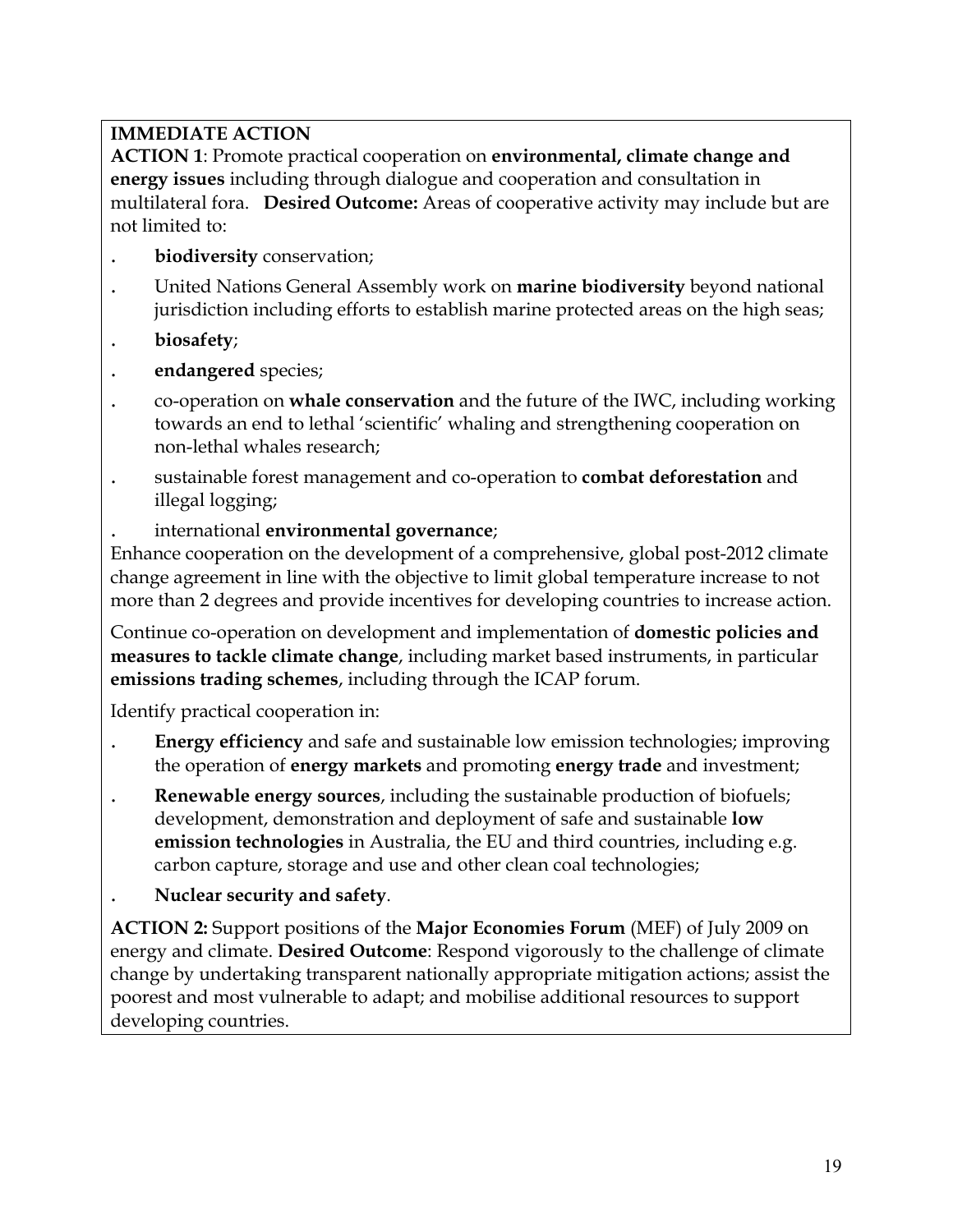**ACTION 3**: Meet the objectives of the **Bali Action Plan**, notably through engaging in the comprehensive process to enable the full, effective and sustainable implementation of the Convention through long-term cooperation, now, up to and beyond 2012, by addressing, inter alia, a shared vision for long-term cooperative action, including a longterm global goal for emission reductions. **Desired Outcome**: Intensification of cooperation in the negotiation process under the UNFCCC and Kyoto Protocol with a view to agreeing on a comprehensive agreement at COP 15 in Copenhagen that ultimately limits global temperature increase to not more than 2 degrees.

**ACTION 4:** Explore opportunities for consultation and cooperation on **adaptation to climate change**, particularly in the Asia-Pacific region. **Desired Outcome**: Enhanced consultation and co-ordination on activities promoting adaptation to climate change.

**ACTION 5**: Enhance cooperation on issues relating to **environmental impacts of transport** through existing mechanisms including the International Civil Aviation Organization (ICAO) and the International Maritime Organization (IMO).While recognising and supporting the role played by the ICAO and IMO, Australia and the EU would welcome the Ad-hoc Working Group on Long-term Cooperative Action under the UNFCCC exploring the scope for addressing international emissions from the aviation and maritime sectors. **Desired Outcome**: Contribute to effective global action to reduce the environmental impact of international transport.

**ACTION 6**: Broaden the scope of the next High Level Dialogue on the Environment, to be held in early 2010, to include a dedicated session on **water issues**, focusing on water resource management and allocation, water efficiency, and drought management. **Desired Outcome:** Enhanced exchange of information between Australia and the European Commission on water management issues. *.* 

**ACTION 7**: Promote nuclear security and safety by developing together a framework for cooperation on **nuclear security and safety** outreach. **Desired Outcome**: Development of joint projects to promote the security of nuclear materials in Asia and the Pacific.

**ACTION 8**: Develop a framework for the **extension and expansion of the Australia-Euratom Nuclear Transfers Agreement**, which expires in January 2012, as appropriate and within the scope of the Euratom Community. **Desired Outcome**: Ratification of a new nuclear cooperation agreement by January 2012*.* 

**ACTION 9:** Continue biennial exchange of information and experience on **fisheries policy and oceans management issues** including efforts to deter illegal, unreported and unregulated (IUU) fishing and ecosystem-based approaches to the management of oceanic fisheries. **Desired Outcome**: Promote an integrated approach to oceans management in international fora; cooperate with a view to improving fisheries policy and sustainable fisheries management.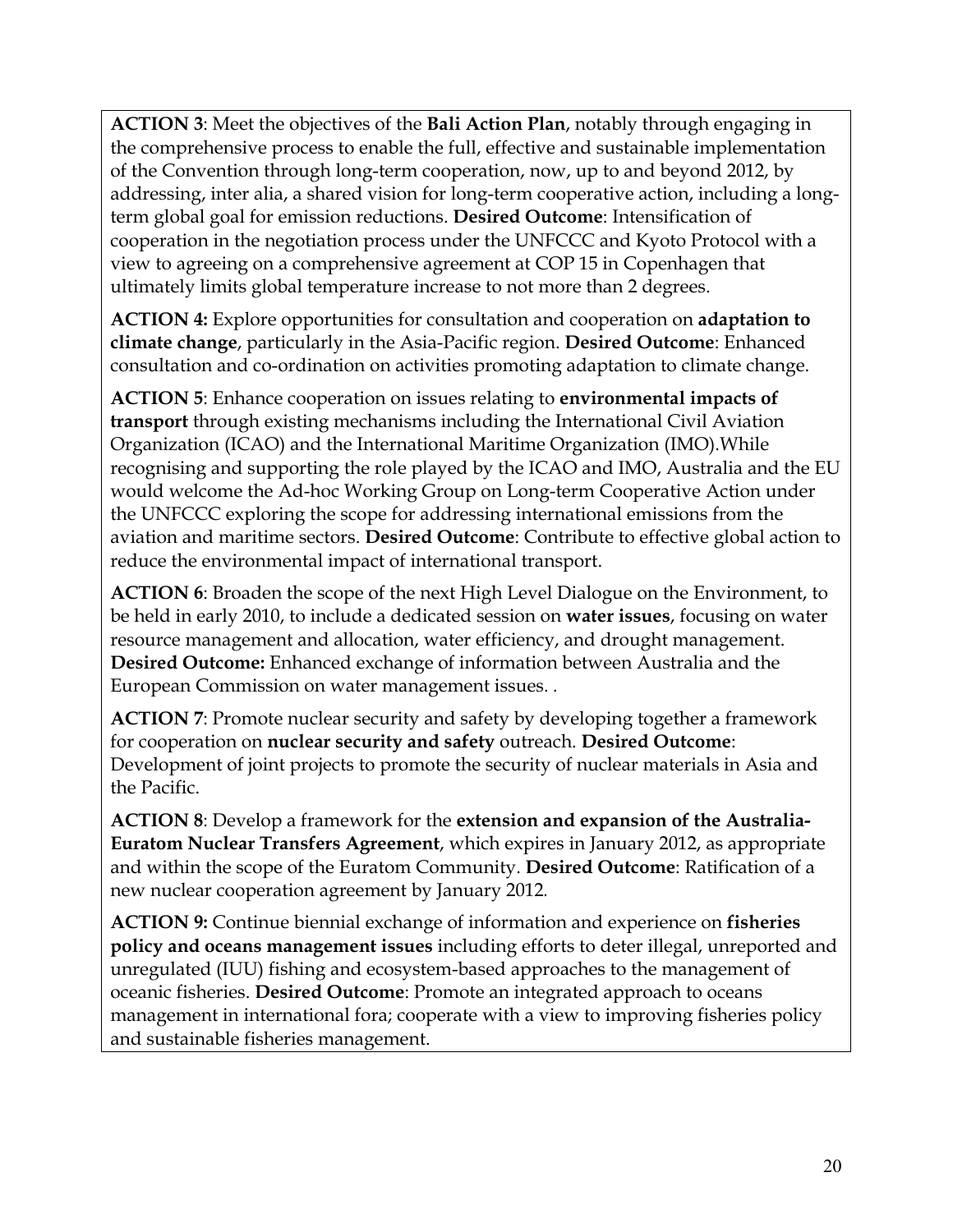**ACTION 10:** Cooperate to promote reform of the **Indian Ocean Tuna Commission**  (IOTC), based on the findings of the IOTC Performance Review finalised in April 2009. **Desired Outcome**: Enhanced conservation and management of shared and high seas tuna and tuna-like resources in the Indian Ocean through effective management by the IOTC.

**ACTION 11:** Cooperate in negotiations to finalise in 2009 a Convention text for a treaty to establish a **South Pacific regional fisheries management organisation (RFMO)**. **Desired Outcome**: An RFMO that uses world's best practice and an ecosystem-based approach to fisheries management, as well as applying the precautionary approach and strong monitoring, control and surveillance (MCS) measures.

**ACTION 12:** Cooperate to promote implementation of measures arising from the **fisheries monitoring, control and surveillance (MCS) strategy** for the Pacific to be finalised by the Forum Fisheries Agency (FFA) in 2010. **Desired Outcome**: Effective Australia-EU cooperation to facilitate implementation of the FFA's MCS arrangements in Pacific Island countries, to combat illegal, unreported and unregulated (IUU) fishing.

**ACTION 13:** Jointly develop a proposal for a **catch documentation scheme** for the western and central Pacific Ocean to deter illegal, unreported and unregulated (IUU) fishing for key tuna species. **Desired Outcome**: Prevent the trading of products from tuna caught in the western and central Pacific Ocean that do not comply with

conservation and management measures by Pacific Island Countries and the Western and Central Pacific Fisheries Commission.

**ACTION 14:** Jointly develop a program in 2010 to support the measures taken by South East Asian developing nations to implement the actions agreed under the Regional Plan of Action (RPOA) to **Promote Responsible Fisheries** and Combat Illegal, Unreported and Unregulated Fishing (IUU) in the area. **Desired Outcome**: Sustainable fisheries management and more effective governance in countries endorsing the RPOA (particularly Brunei, Cambodia, East Timor, Indonesia, PNG, Thailand, the Philippines, and Vietnam), promoting more sustainable management of fisheries resources and food security in the region.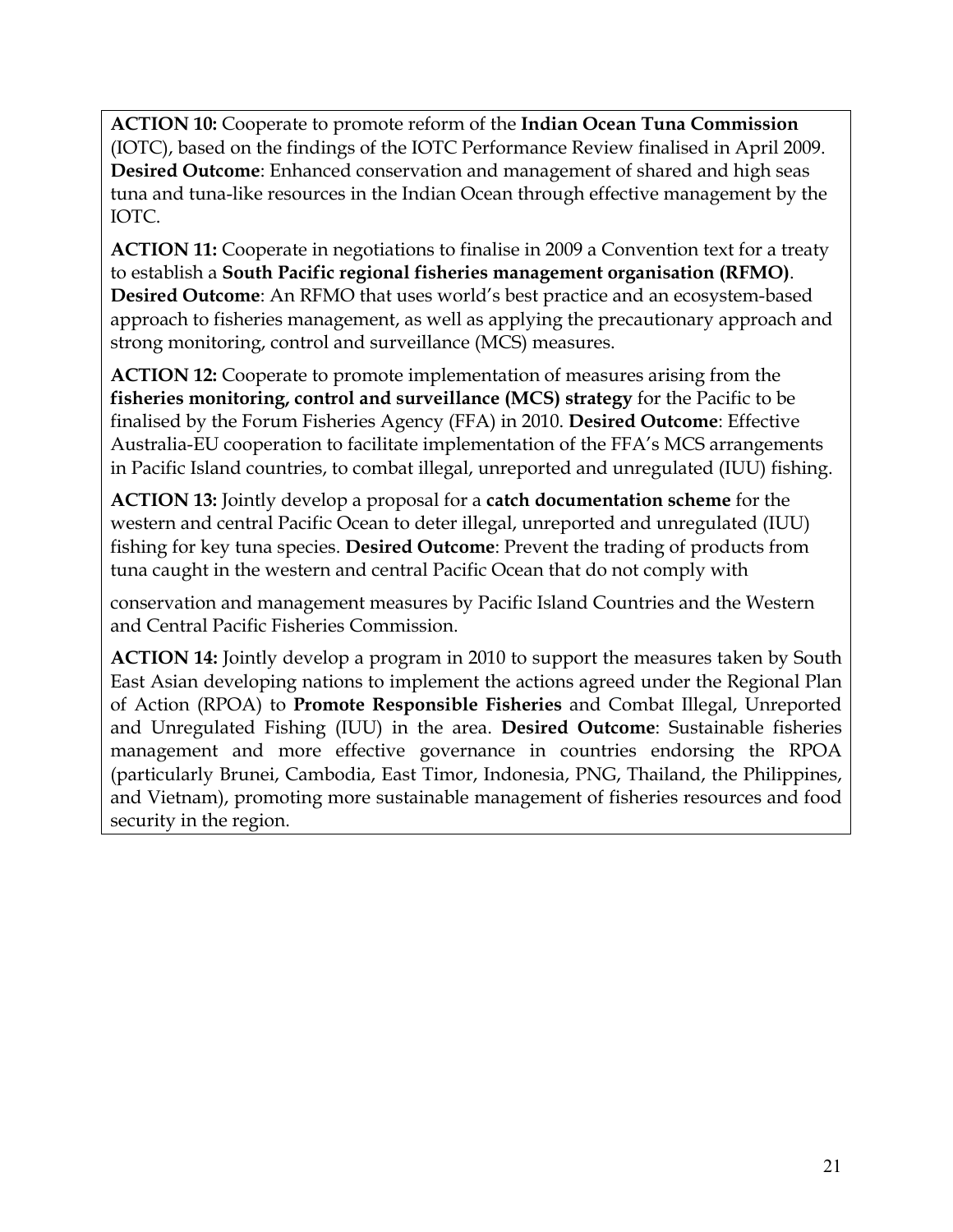#### **OBJECTIVE V: TO STRENGTHEN COOPERATION BETWEEN THE EU AND AUSTRALIA IN SCIENCE, RESEARCH, TECHNOLOGY AND INNOVATION, EDUCATION AND CULTURE AND TO FACILITATE THE MOVEMENT OF PEOPLE.**

#### **RATIONALE**

Australia and the EU are committed to build on their Science and Technology Agreement, developing an innovation, science and research partnership to create new opportunities for collaboration. The Lisbon Strategy has emphasised the importance of the knowledge triangle (education, research and innovation) in achieving competitiveness and improvements in social and environmental factors. The EU and Australia have collaborated for many years on education through joint mobility projects and initiatives such as the Europe Centres. That commitment to collaboration was renewed in a Joint Declaration on Cooperation in Education and Training signed in 2007. We wish now to build on our past successes and broaden the scope of engagement to include policy dialogue in education and increased mobility for our students and scholars. The EU and Australia will also seek to identify opportunities for further cultural cooperation and exchanges. Furthermore, both parties intend to facilitate the freedom of movement of genuine travellers.

### **LONG/MEDIUM TERM OBJECTIVES**

- . Promote and facilitate greater **exchange of students and scholars and interinstitutional linkages** through mobility projects and scholarships, joint conferences/seminars and researcher and staff exchange.
- . Extend and enhance the role of the **Europe Centres** and promote regular collaboration activities between the Europe Centres both within Australia and in the region.

- . Increase the visibility and understanding of innovation, science and research partnerships through expanding the role of the **Forum for European Australian Science & Technology cooperation (FEAST)** which highlights, promotes and facilitates collaborative research between the Australian and EU research communities.
- . Mutual commitment to **FEAST**, through activities that include thematic collaboration roadmaps, liaison, best practice strategies and tactics, an impact monitoring system and continuation of established activities.
- . Promote collaboration opportunities through Commonwealth Scientific and Industrial Research Organisation's **CSIRO's National Research Flagships** arising from opening-up the Flagship Collaboration Fund to overseas researchers, and through the international elements of the Australian Research Council's National Competitive Grants Program.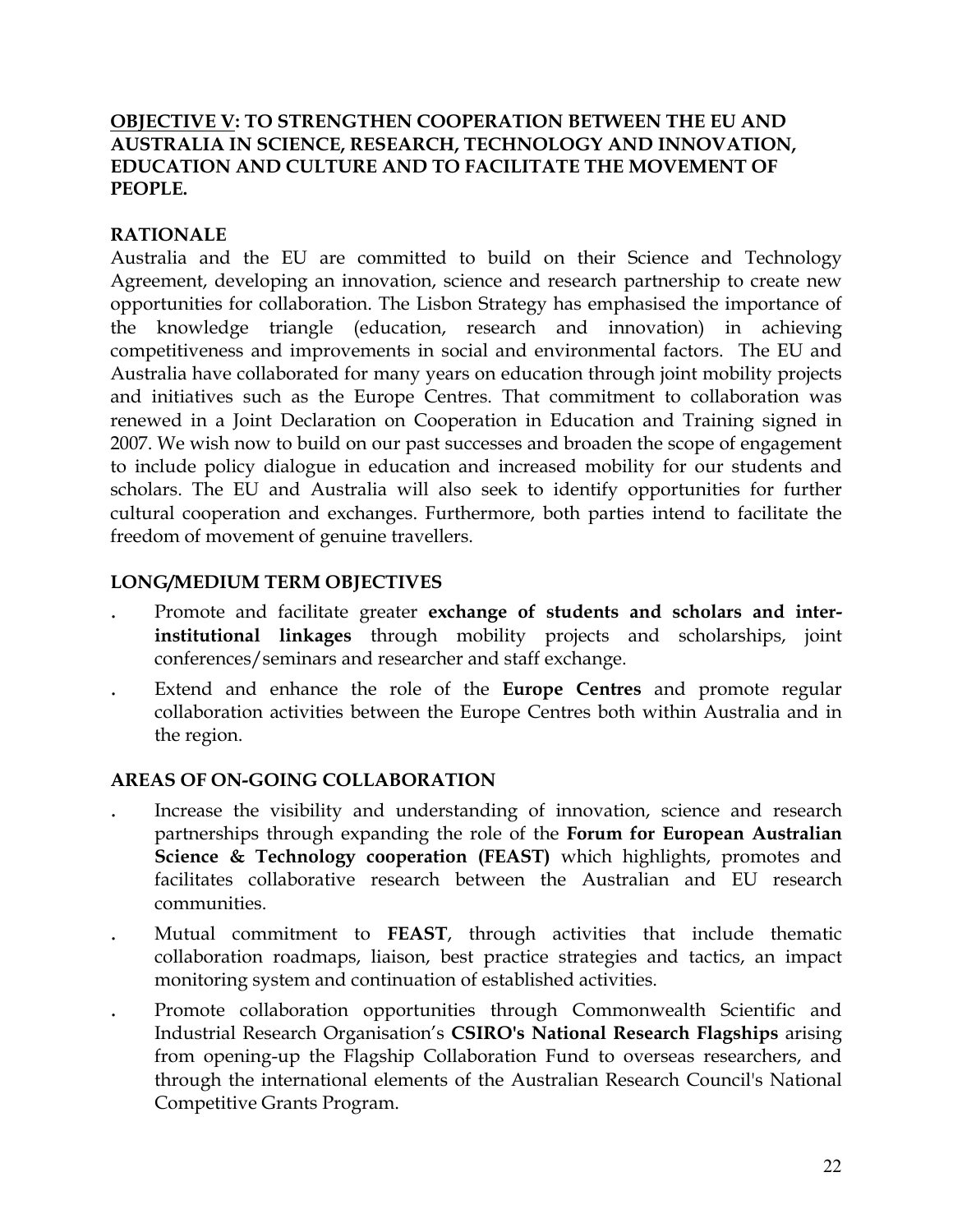- . Encourage mutual **exchanges between Australian and EU research organisations** through support for Australian participation in European Cooperation in the field of Scientific and Technical Research (COST) and the Marie Curie programs especially the International Research Staff Exchange Scheme (IRSES).
- . Continue **Australian involvement in international "big science" projects**, e.g. the EC funded Preparatory Study for the Square Kilometre Array (SKA), the next generation radio-telescope; membership of the European Molecular Biology Laboratory; and participation in European space science activities.
- . Building on the outcomes of the **10th JSTCC meeting** held on 29-30 September 2008, intensify support for an innovation, science and research partnership between Australia and the EU, including new opportunities for strategic research partnerships under the European Commission's Framework Programmes for R&D.
- . Agree on priorities and objectives for a sixth and seventh round of **mobility projects**. Explore long-term options for more flexible and less-resource intensive student mobility, academic cooperation and credit transfer arrangements.
- . Regular promotion of existing projects and programmes for Australian students to study in Europe such as **Erasmus Mundus** and for students and researchers from Europe to study in Australia such as the **Endeavour Europe Awards**, and continued support for websites which disseminate information on opportunities for students to study in Europe.
- . Encourage greater **institutional linkages and partnerships** with a view to strengthening the educational element of the knowledge triangle (researchinnovation-education).
- . Continue **information exchanges** on education and training, including the Bologna and Copenhagen processes in respect of higher education and vocational education and training.
- . Ensure that the **visa policies** of the EU and Australia complement and facilitate the overall objectives of their new partnership where these result in their citizens travelling to and from both parties.
- . Maintain a dialogue on questions of **visa reciprocity**.
- . Australia to provide **statistical reports on the new Australian short-term visa system, eVisitors,** including the number of eVisitors applications, grants, refusals and the grant rate broken down by citizenship. The report will also include the percentage of grants which were automatically granted without being referred for manual finalisation.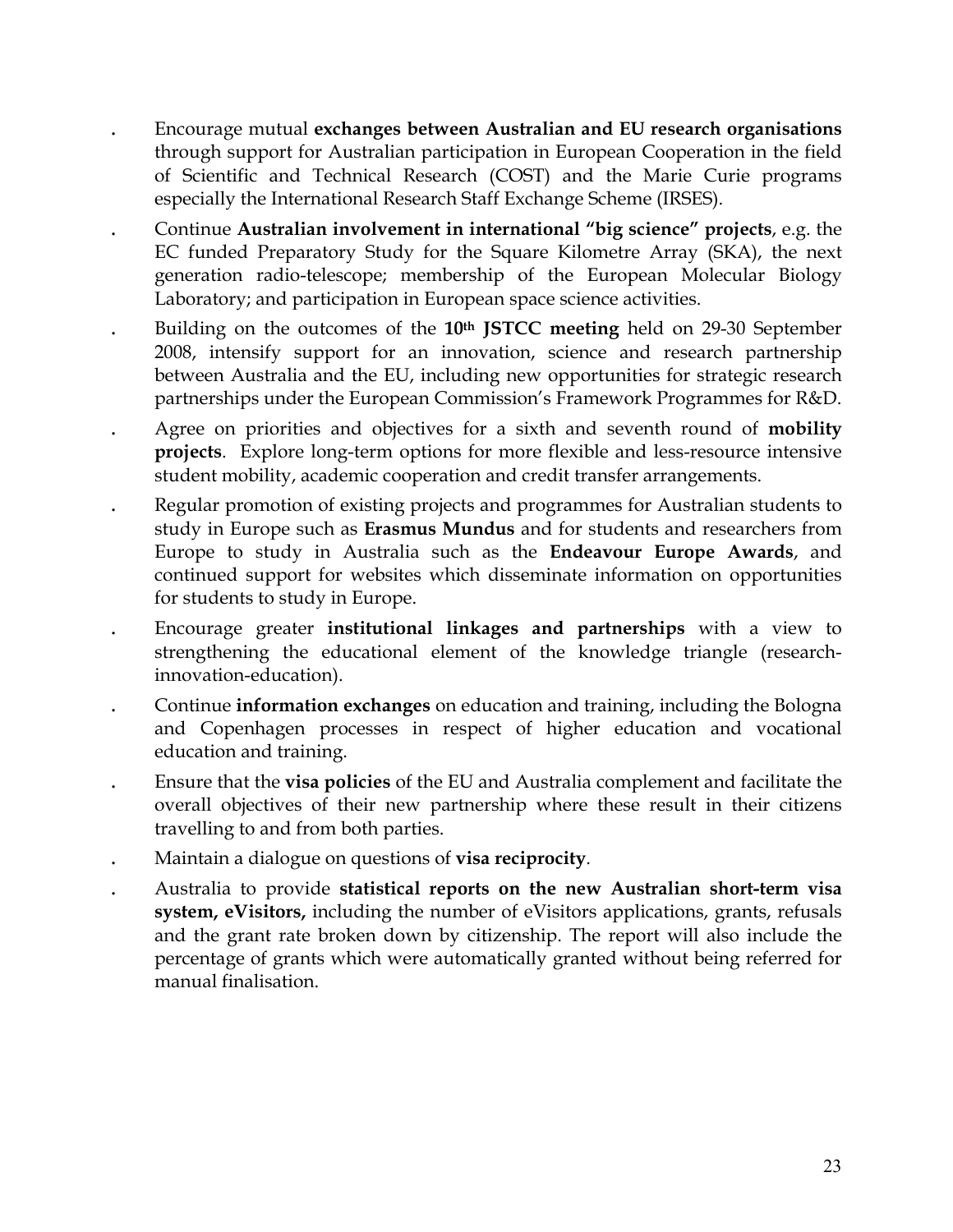**ACTION 1:** Develop a new instrument of collaboration between Australia and the EU through **twinned research projects** in the areas of food, agriculture and biotechnologies. **Desired Outcome:** Agreement on twinning arrangements by March 2010 which could be applied as a model for cooperation in other thematic areas, such as environment and energy, including the sustainable production of biomass and biofuels and the development of energy conservation techniques through innovative environmental technologies.

**ACTION 2:** Develop workshops in the areas of **nanotechnology pharmaceutical innovation, healthy longevity** and other themes of mutual interest. **Desired Outcome:**  Relevant workshops held resulting in close cooperation towards reaching common objectives.

**ACTION 3**: Hold the second **education and training policy dialogue** on qualifications frameworks in 2010. **Desired Outcome**: Reinforced bilateral and multilateral cooperation at both the administrative and policy level. Enhanced understanding of education and training policies and developments in qualification frameworks in both the EU and Australia.

**ACTION 4:** Develop the policy dialogue on issues arising from **cultural, religious and linguistic diversity**. **Desired Outcome**: Close cooperation towards reaching common objectives, notably in relevant international fora.

**ACTION 5**: Jointly develop a Tuning Australia pilot project to define the learning outcomes representative of **higher education** degrees in specific disciplines across different degree levels. **Desired Outcome**: Determine if this approach will lead to better definitions of higher education learning outcomes in Australia and improved linkages between higher education systems in the EU and Australia.

**ACTION 6:** Increase cooperation between the EU and Australia in **international migration and asylum fora,** as well as in bilateral relations with third countries of high strategic interest for both partners including on issues such as people smuggling and irregular migration. **Desired Outcome**: Through opportunities such as the Senior Officials' Dialogue on Migration, Asylum and Diversity Issues, focus bilateral technical cooperation on issues related to facilitated mobility, enhanced security, new technologies and information sharing.